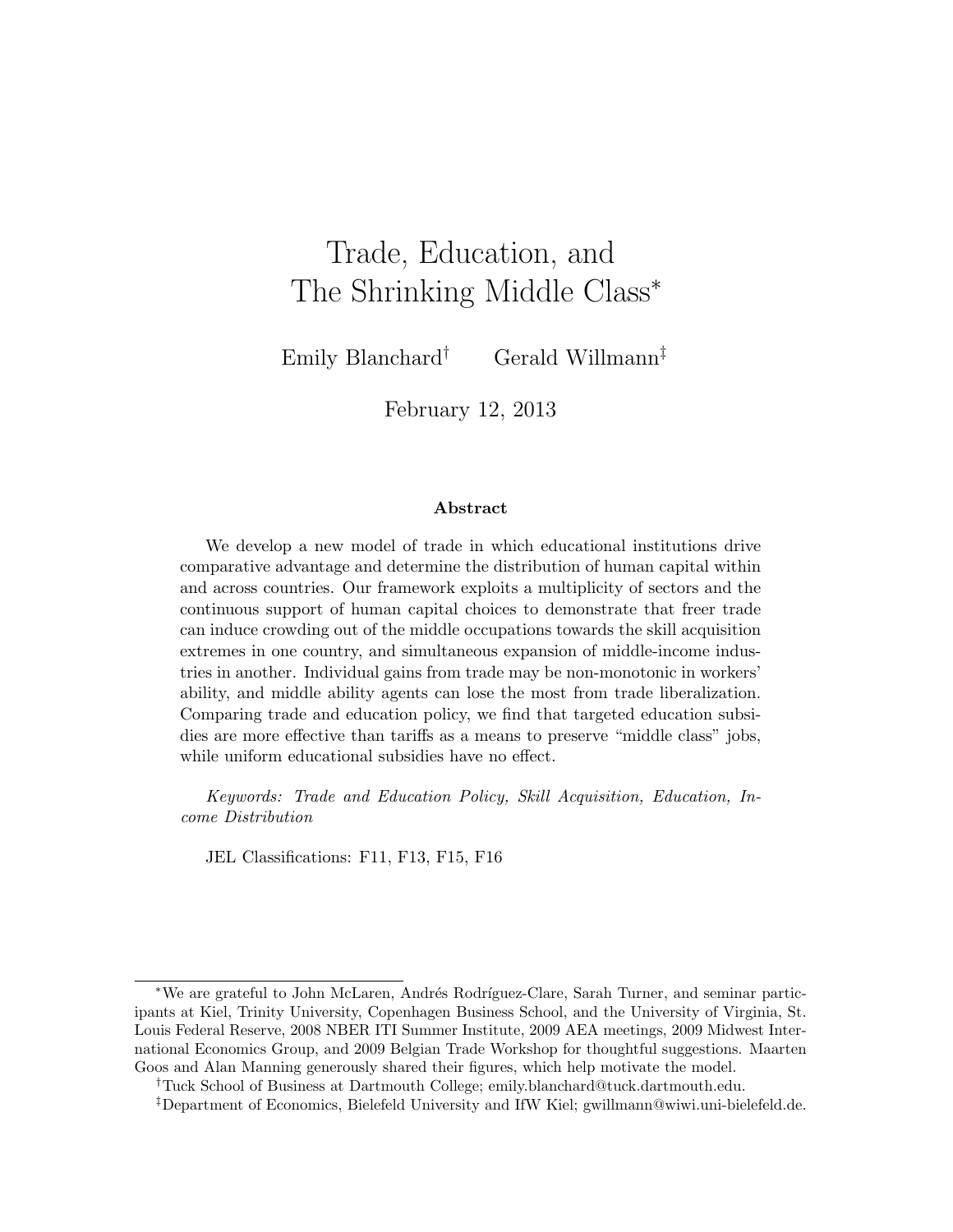# 1 Introduction

Politicians tend to portray education as a universal panacea for rising income inequality and perceived competition with foreign exporters – a cure-all with which the industrialized world will be able to maintain a thriving middle class and ever-greater standards of living.<sup>1</sup> At the same time, popular sentiment reflects growing unease with individuals' economic prospects and a perception that even a solid education no longer guarantees a good job, secure career path, or membership in the middle class.<sup>2</sup> In this paper, we explore the source of the disconnect between political rhetoric and public perception – the simple realization that workers' responses to education are not uniform: while many workers can and will optimally respond to global competition by moving up the skill acquisition ladder into sophisticated export-sectors, others will self select downward as former mid-skill jobs are lost to foreign competition. To structure thinking, we first develop a novel model of how trade and educational institutions interact to determine individuals' skill acquisition decisions, which we then use to examine the roles of trade and education policies.

The modelling strategy we propose is in contrast to much of the existing work in the trade literature, which restricts models with endogenous human capital decisions to a two good (and often binary skill choice) framework. In canonical models, the

<sup>&</sup>lt;sup>1</sup>The U.S. Congressional Record is rich with such statements; for example, "We do this by investing in and reforming education and job training so that all Americans have the skills necessary to compete in the global economy" – President Barak Obama, February 14, 2011 (S679). The rhetoric is similar in Europe where the EU commissioner for education, Androulla Vassiliou states on her website that "Improvements in education [...] are needed to help Europe compete globally and equip the young for today's job market ..."

<sup>2</sup>A recent report by the Pew Research Pew Research Center (2012) found that "85% of selfdescribed middle-class adults say it is more difficult now than it was a decade ago for middle-class people to maintain their standard of living." (Fewer, Poorer, Gloomier, pg 1) At the same time, the fraction of respondents reporting that a college education was important requirement for middle class membership fell to 37%, from 46% in 1991.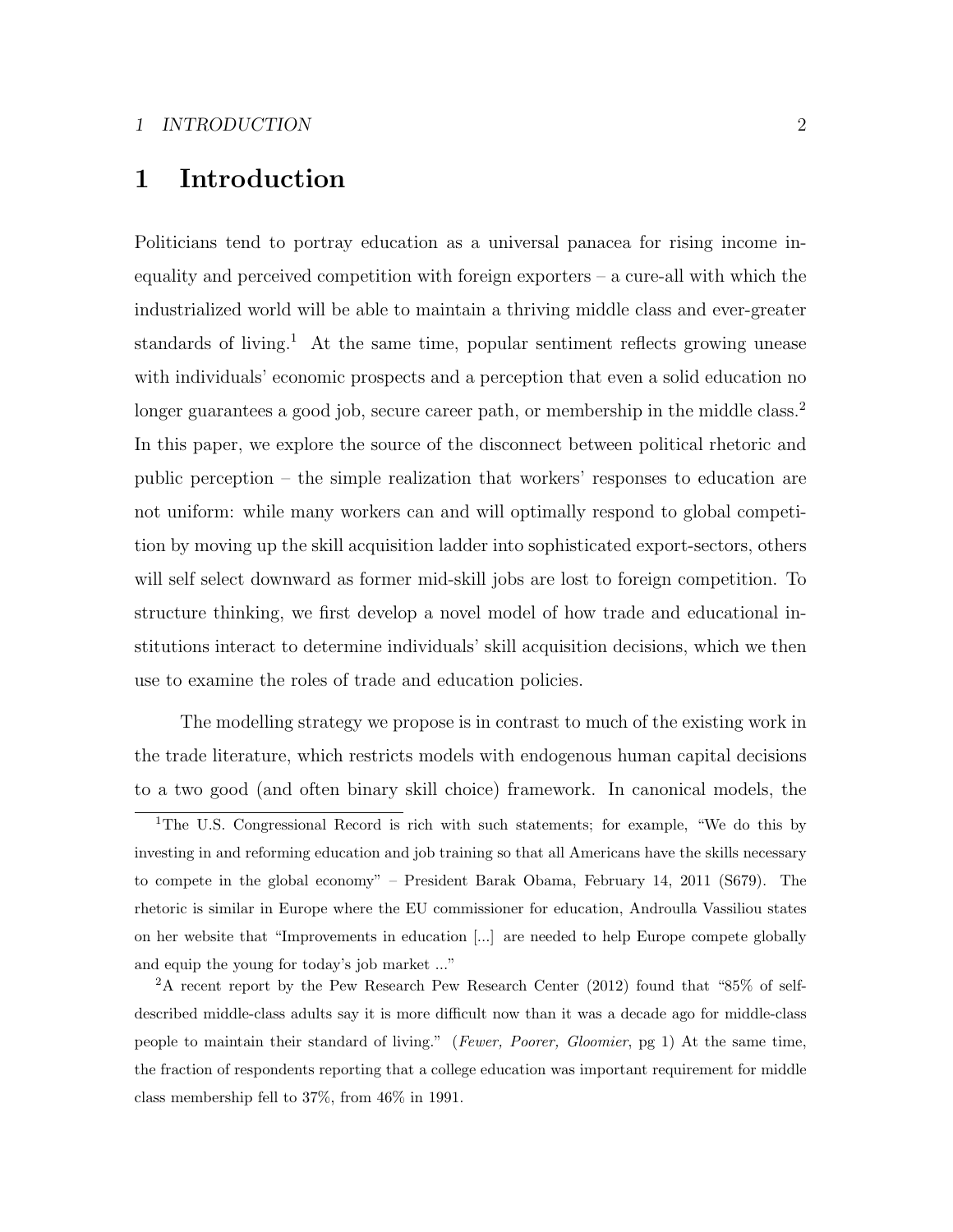opening up to trade will induce either skill upgrading (in a country with comparative advantage in skill intensive products) or skill downgrading (in countries with comparative advantage in 'basic' goods) through customary Stolper-Samuelson forces, but not both. A key prediction stemming from these models is immediate and unambiguous: in developed countries (which presumably hold comparative advantage in skill intensive goods), freer trade will induce workers to increase education and shift to higher skill, export-oriented sectors. Conversely, in countries with comparative advantage in less skill intensive goods (e.g. most developing countries), freer trade would increase the relative demand for unskilled workers and thus *reduce* workers' incentives to acquire human capital. Terms of trade changes, from any source, would induce similarly monotonic responses in skill acquisition.

Although analytically parsimonious, such a simple binary approach clearly oversimplifies the process of skill acquisition. Not only are the implications for education policy implausibly stark, the economic prediction denies an important empirical regularity: that *within* countries freer trade causes some workers to 'sort down' — often into low-skill menial jobs — while others simultaneously 'sort up' into higher skill jobs. A series of important recent studies find evidence of both job and wage polarization in developed countries. Goos and Manning (2007) demonstrate a hollowing out of middle class employment in the United Kingdom between 1979 and 1999. Figure 1, reproduced with permission below, shows job growth at both the bottom and top two 'job quality' deciles, with a simultaneous reduction in employment for the occupations in between.<sup>3</sup> Autor, Levy, and Murnane (2003) and Autor, Katz, and Kearney (2006) document similar findings for both wages and employment in the United States, while Falvay, Greenaway, and Silva (2010) find the same trend in Portugal.<sup>4</sup> On the oppo-

<sup>3</sup>Job quality is proxied by median wage in each three-digit occupation code (SOC90) in 1979, which the authors identify as reasonable single-index model of skill, following Card and Lemiuex (1996).

<sup>4</sup>Broda and Romalis (2009) provide further evidence of a middle-class real wage decline relative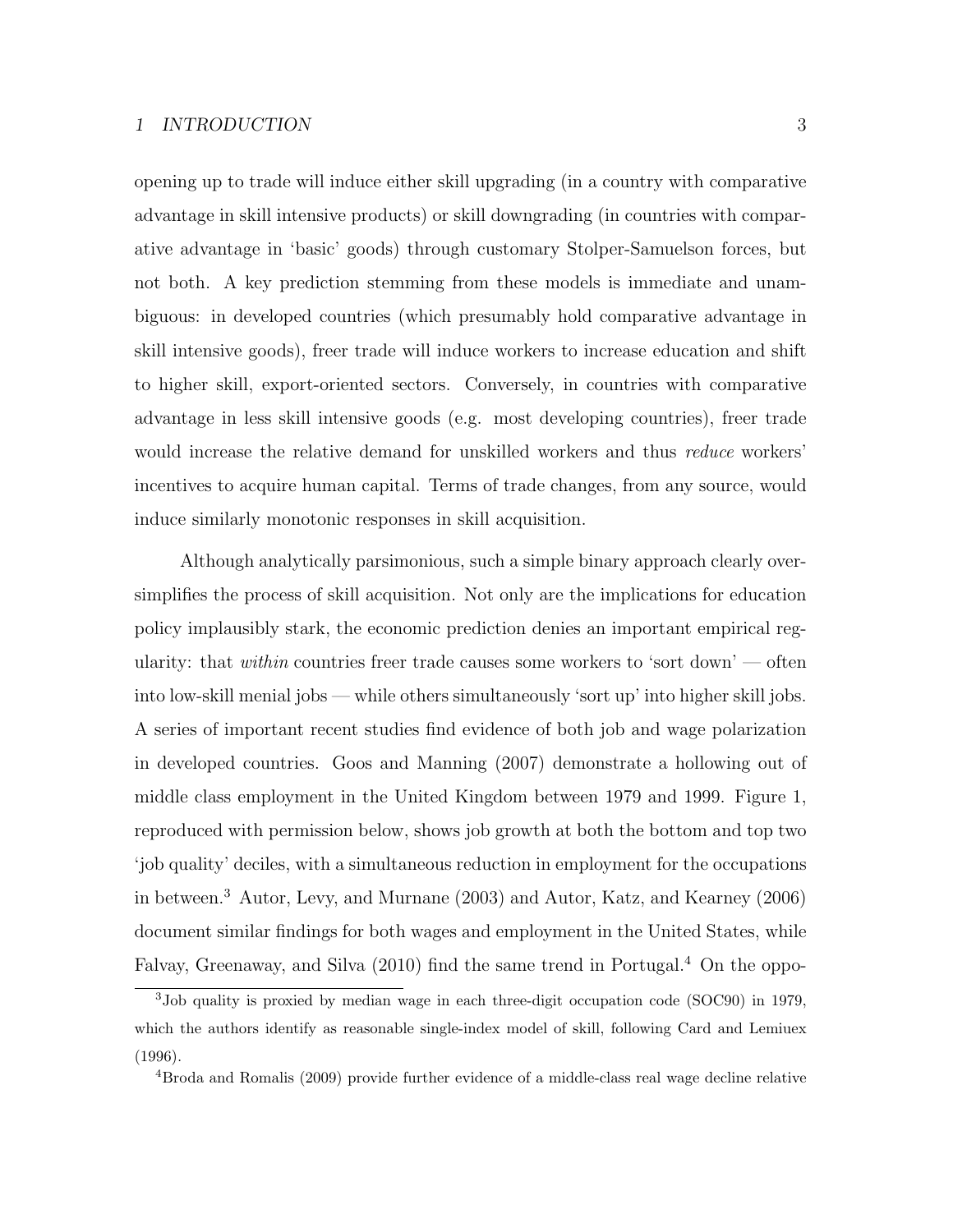site side, the two most comprehensive studies to date, Ravallion (2009) and a special report in The Economist magazine, $5$  document a dramatic expansion of the middle class incomes in the developing world over the last decades, where workers are moving up the lower rungs of the skill acquisition ladder, substituting for their rich world counterparts.



Figure 1: Non-Monotonic Changes in Employment (Goos and Manning (2007))

If economists are to contribute on the issues surrounding education and globalization, we thus must necessarily begin by shifting away from binary two-good models. This paper does so by developing a new model that helps us understand how educational institutions and trade interact. Our formal framework features a continuum of heterogeneous agents who differ in their inherent ability to acquire skills through to low and high income groups through relative prices of consumption bundles under non-homothetic preferences: prices for goods bought by low-income families have fallen more than prices for consumption bundles for middle-income families; high-income groups have seen the slowest price declines, but their nominal wages have also risen the fastest.

<sup>5</sup>"Burgeoning Bourgeoisie: A special Report on the New Middle Classes in Emerging Markets," February 14, 2009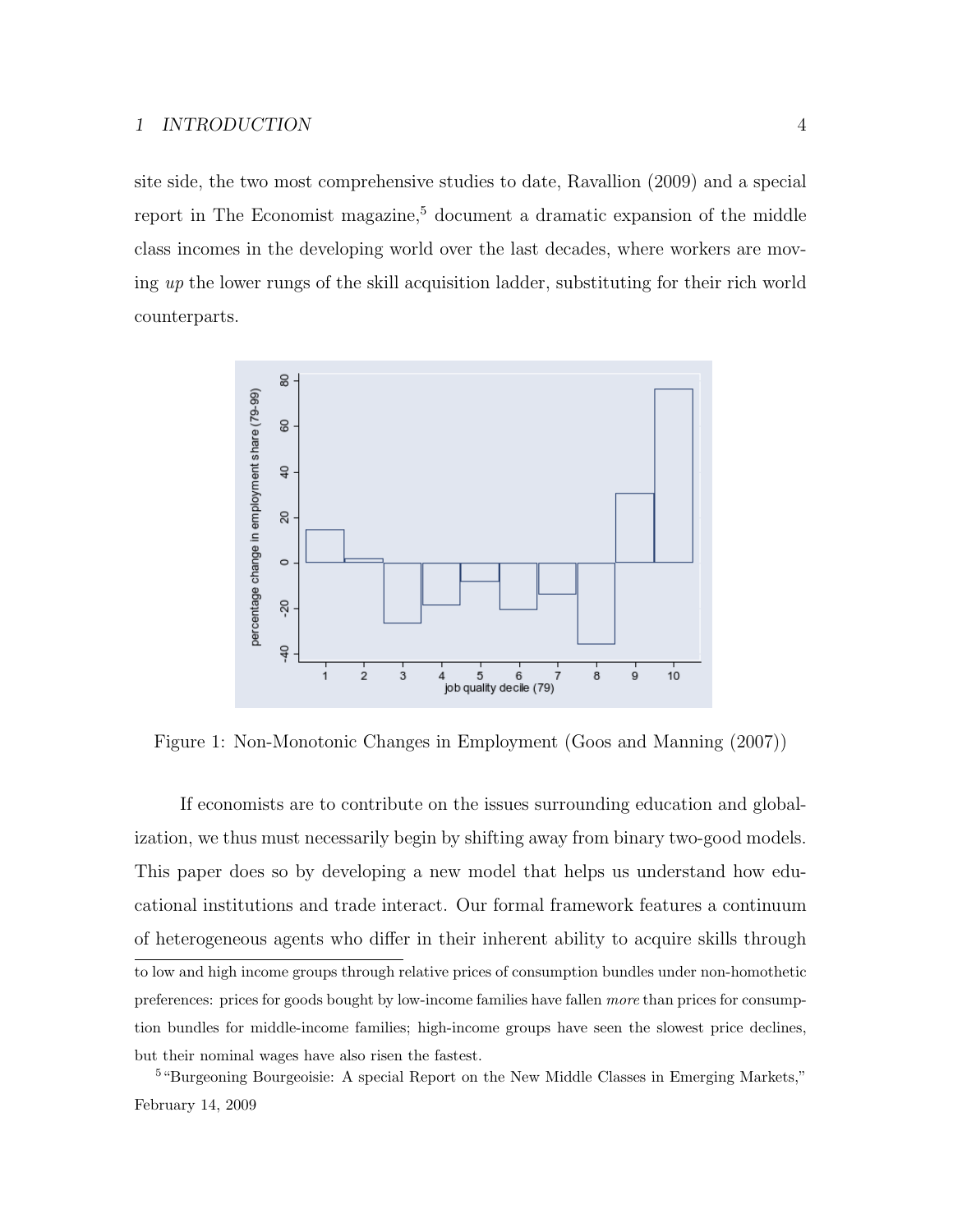#### 1 INTRODUCTION 5

education. Agents choose among a continuum of occupational sectors (or tasks), each of which requires a unique set of skills for employment. Wages are determined by sectoral technology and intermediate good (task) prices — and thus by trade openness — while the cost of human capital acquisition is determined by both individual level characteristics and the country-specific structure of educational institutions and policies. Faced with the resulting incentive structure, agents of different inherent ability levels self-select into sectors by investing in the corresponding human capital, following a familiar assortative matching process based on the complementarity between innate ability and skill acquisition.<sup>6</sup>

Comparative advantage in our model is driven by international differences in educational institutions and the resulting differences in the costs of skill acquisition. Trade liberalization leads to a remapping of agents to sectors, as would changes in trading partners' technologies, trade costs, or educational institutions that influence the cost of skill acquisition. The resulting shift in the demographics of skill composition can take different forms. One plausible and particularly salient scenario in line with the earlier diagram is the crowding out of the middle class towards the skill acquisition extremes, which can be brought about by increasing foreign competition in medium-level intermediate goods or tasks. In response to such competition, some moderate ability agents will invest in greater human capital, while others will optimally invest less. More generally, we find that only in special cases would all agents' human capital decisions respond monotonically to changes abroad. While the aggregate gains from trade are positive in our set-up, the distributional consequences are generally complex and non-monotonic.

<sup>&</sup>lt;sup>6</sup>The basic mechanics of our assortative mapping mechanism, long used in the broader literature, has been introduced in the trade context by Grossman and Maggi (2000). (See Milgrom and Roberts (1990) for a canonical application outside the trade literature.) Supermodularity/complementarity has been used subsequently in trade models by Antras, Garicano, and Rossi-Hansberg (2006), Nocke and Yeaple (2008), Costinot and Vogel (2010), and Mrazova and Neary (2012), among many others.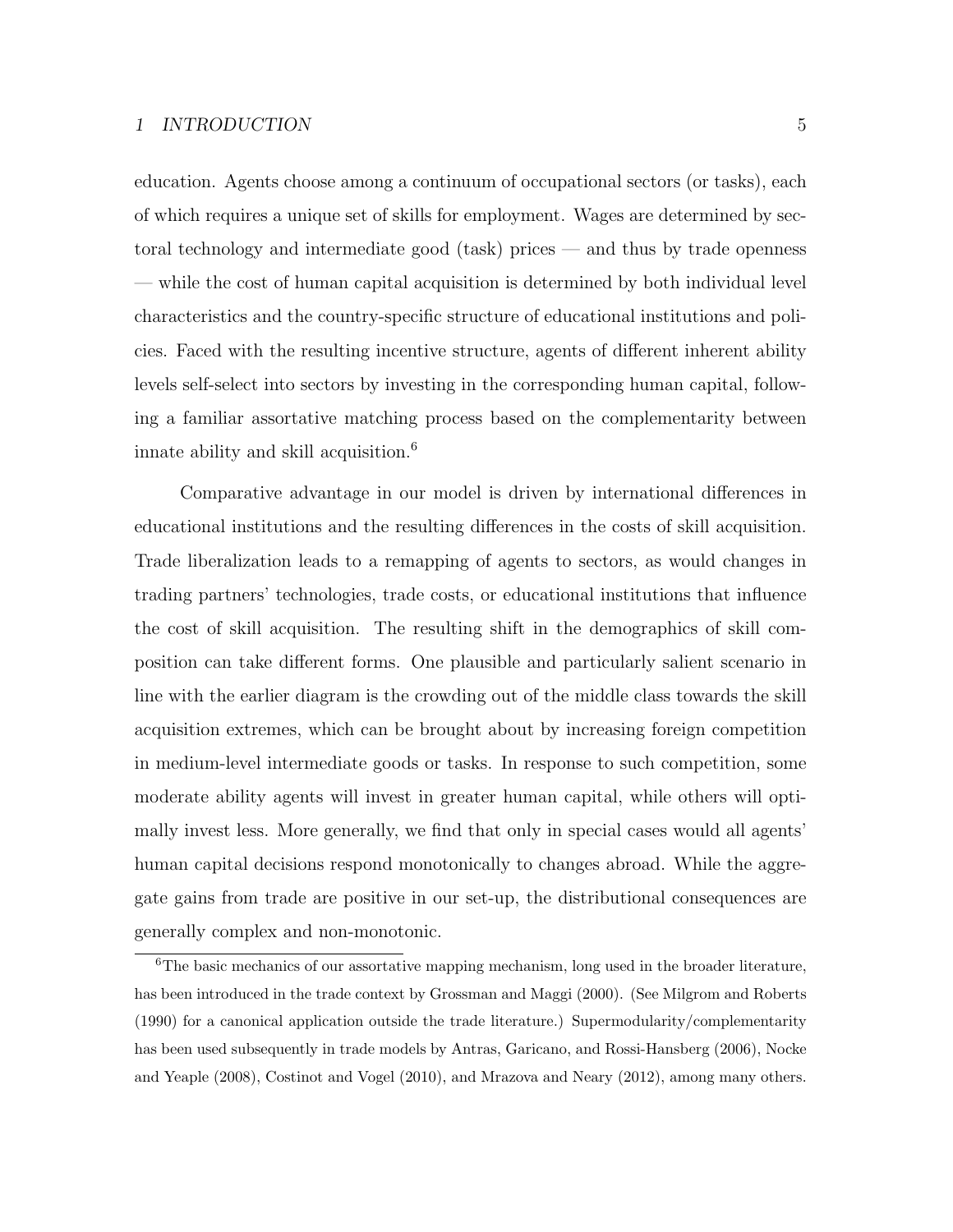Turning to policy analysis, we use the model to shed light on the potential differential impact of strengthening educational institutions versus trade protection. In general, government subsidies to education or similar institutional improvements that decrease the cost of skill acquisition will influence workers' human capital decisions and thus the pattern of comparative advantage and trade. Targeted trade protection can have a similar effect by buoying the wages in import-sensitive sectors relative to the rest of the economy, but the concomitant consumption distortions imposed by tariffs make education policy a more efficient policy tool for redistributing income and human capital. We find additionally that if the government has an explicit preference for a 'strong middle class', then uniform educational investment will serve little purpose. Instead, educational incentives would need to induce skill upgrading among the least able workers through more pronounced subsidization and reform at the most basic educational levels, while allowing for skill downgrading (or at least slower upgrading) among the highly educated elite.

Our approach in this paper is motivated foremost by the empirical findings discussed at the outset of the paper. As noted earlier, Autor, Levy, and Murnane (2003), Autor, Katz, and Kearney (2006), Goos and Manning (2007), and Falvay, Greenaway, and Silva (2010) document both wage and employment polarization in much of the industrialized world. While several authors have posited alternative models to explain the phenomenon through routinization, skill-biased technological change, or shifting consumer preferences – including Autor, Katz, and Kearney (2006) and Autor and Dorn (2013) — we submit that the fall in demand for mid-skill workers in the industrialized world is unlikely a story of technological change alone, but is (also) crucially tied to countries' comparative advantage, relative educational structures, and globalization in a wide sense (trade, offshoring, outsourcing).<sup>7</sup>

In modeling occupational output as tradable tasks, we recall Grossman and

<sup>7</sup>For earlier work suggestive of a demand-side story, see e.g. Katz and Murphy (1992), Bound and Johnson (1992), Juhn, Murphy, and Pierce (1993), and Berman, Bound, and Griliches (1999).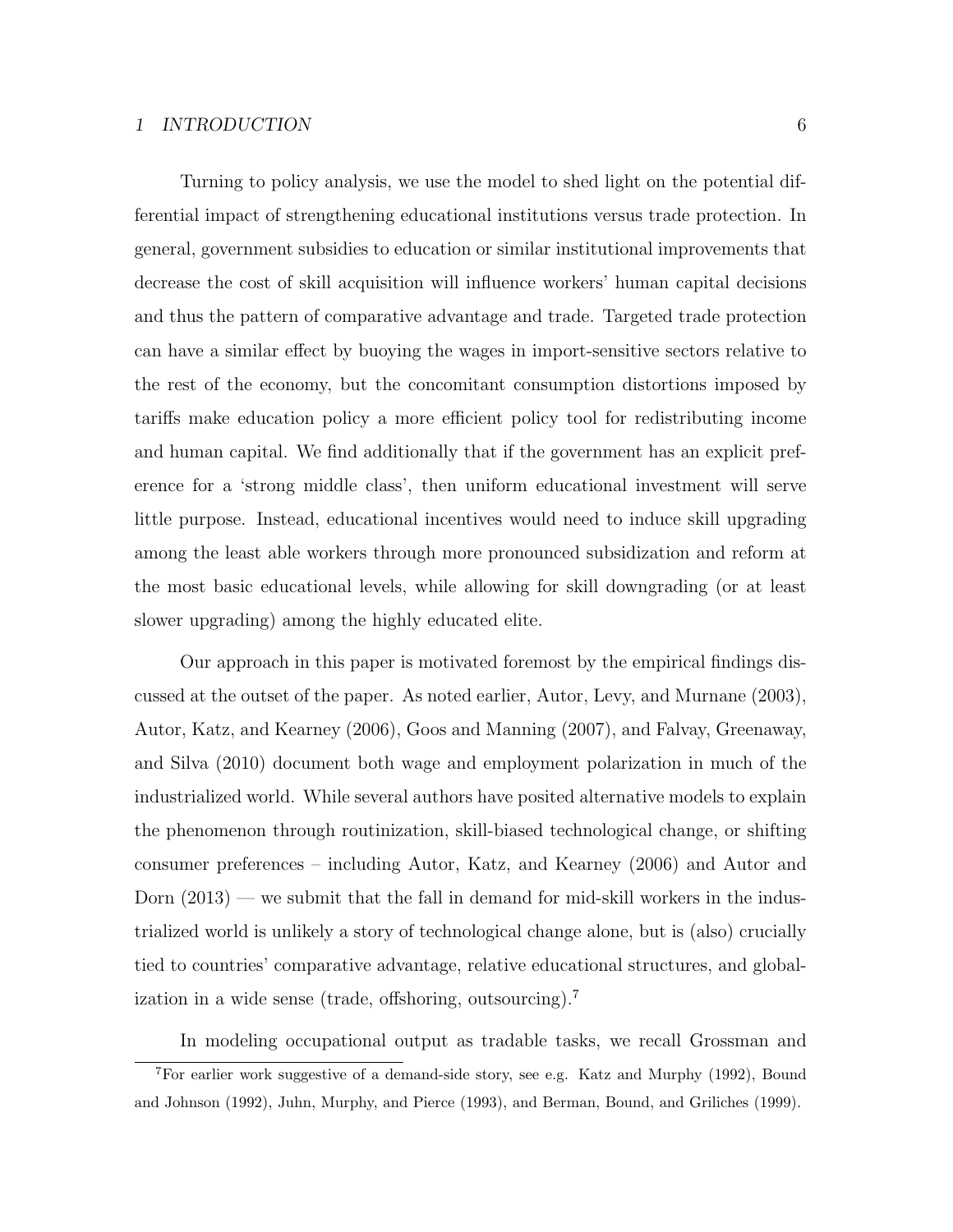Rossi-Hansberg (2008), who propose a two-sector model of trade in tasks and focus on the welfare effects of outsourcing those tasks that can be carried out abroad. Also related is the recent work by Jung and Mercenier (2008), who propose a model that features outsourcing of intermediates and endogenous human capital decisions. Several key aspects of their model make it two sector set-up in practice, however; as a consequence, skill upgrading in their framework is necessarily one-directional as in the more traditional trade literature.

From a more technical standpoint, our continuum framework is reminiscent of Dornbusch, Fischer, and Samuelson (1977). More recently, Yeaple (2005), Ohnsorge and Trefler (2007), Anderson (2011), and Helpman, Isthoki, and Redding (2010) also incorporate heterogeneous agent matching features into a continuum setting which, as here, can generate non-monotonic welfare consequences of trade. Closely related is the recent paper by Costinot and Vogel (2010), which features an assortative matching mechanism similar to our own to emphasize the potential for income polarization in response to trade. None of these models endogenize workers' human capital decisions, however. And because workers' skill levels are taken as given, these models are not equipped to study the potential role of educational institutions in shaping the interaction between trade and human capital, which is precisely the goal here.

The remainder of the paper is structured as follows. In Section 2, we introduce the model, analyze the effects of trade under the small country assumption, and give the equilibrium conditions for the large country case. Section 3 adopts functional forms to illustrate further the inner workings of the model and to present the equilibrium characteristics of a two country case with non-monotonic skill change. In Section 4 we turn to the model's policy implications by introducing the possibility of education subsidies and tariffs. Section 5 concludes.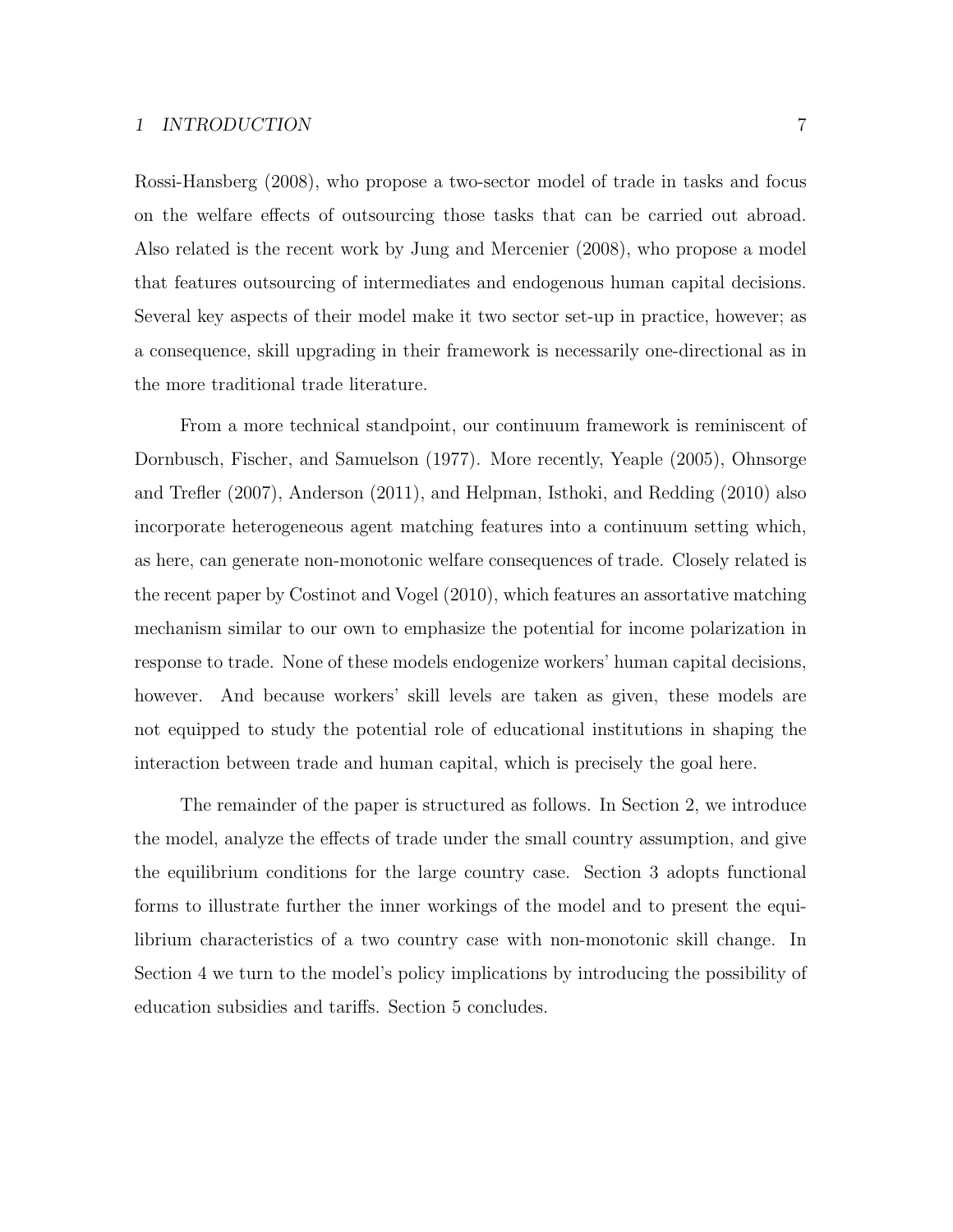### 2 The Model

The Home country is populated by a continuum of heterogeneous agents with unit mass. Individual agents differ in their inherent ability level (or equivalently, ability to learn), a, assumed to be distributed continuously over the unit interval with cumulative distribution function  $F(a)$  and corresponding density function  $f(a)$ . Every agent is endowed with a single unit of labor, which is supplied inelastically to the labor market.

The economy produces a single homogeneous final good,  $Y$ , using constant returns to scale technology and a continuum of intermediate tasks (or products)  $j \in \mathbb{C}$  $[0, 1]$ , where j may be thought of as an index of the intermediate sectors' technological sophistication. Each intermediate sector uses a specialized type of labor and produces under constant returns and perfect competition. Productivity is assumed to be the same for all workers of an acquired skill type, regardless of the agent's inherent ability.<sup>8</sup> The final good serves as numeraire with price denoted by  $p \equiv 1$ . Finally, we choose units so that the real wage in sector j, measured in units of the final good  $Y$ , is simply the trading price of the relevant intermediate good/task and is denoted by  $w(j)$ .

In order to supply one unit of specialized labor of type  $j$ , agents have to acquire the required skills through training and education. The cost (in units of the numeraire, Y) to agent  $a \in [0, 1]$  of acquiring the skills for a given sector  $j \in [0, 1]$  is described by the function  $c(j, a)$ , which is twice continuously differentiable in each argument. We assume that the cost of skill acquisition is increasing in the technological sophistication of the sector and decreasing in the ability level of the agent, and that the cost of

<sup>8</sup>Alternatively, one can build worker heterogeneity into productivity (and hence wages) rather than educational costs. The two approaches are isomorphic in terms of sorting of workers across sectors, though aggregate output would vary, of course, depending on whether ability is productive or not. We follow the approach chosen here as proves more parsimonious (and plausible) when we analyze education policy in a later section.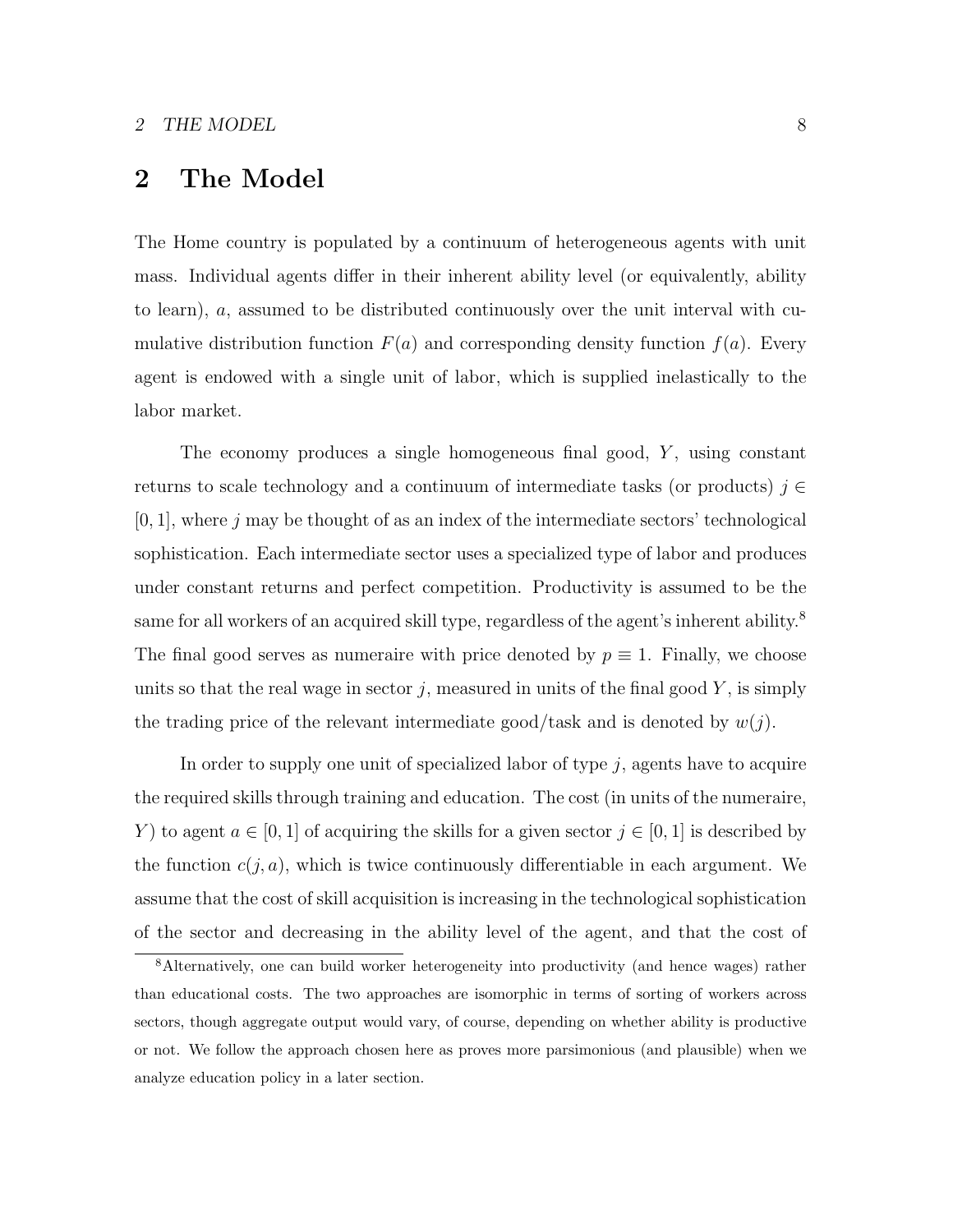#### 2 THE MODEL 9

skill acquisition is convex across sectors for every agent. Finally, the marginal cost of upgrading skills from one sector to the next is lower for high ability agents. This negative complementarity (or *sub-modularity*) of a and j in the education cost function reflected in the negative cross partial derivative will ensure assortative matching of higher ability individuals to higher education levels. Formally, we make the following assumption on the cost of skill acquisition:

#### Assumption 1

$$
\frac{\partial c(j, a)}{\partial j} > 0, \qquad \frac{\partial c(j, a)}{\partial a} < 0
$$
  

$$
\frac{\partial^2 c(j, a)}{\partial j^2} > 0, \qquad \frac{\partial^2 c(j, a)}{\partial j \partial a} < 0.
$$
 (2.1)

Additionally, in the interest of tractability, we will consider the following simplification:

$$
c(j, a) \equiv h(a)g(j) \tag{2.2}
$$

$$
c^*(j, a) \equiv h(a)g^*(j), \qquad (2.3)
$$

where the functions  $h(\cdot)$  and  $g(\cdot)$  are twice continuously differentiable and nonnegative over the unit interval. Note that Assumption 1 implies that  $h'(a) < 0$ ,  $g'(j) > 0$  and  $g''(j) > 0$  for all  $j \in [0, 1]$ .

Optimal Sorting and Production. Agents consume only the final good Y with non-satiated preferences. Thus, when deciding which sector to enter, every agent a chooses j to maximize his net real wage,  $w(j) - c(j, a)$ . Taking the wage schedule as given, the first order condition for each individual's optimal human capital level is then:

$$
\frac{\partial c(j, a)}{\partial j} = \frac{dw(j)}{dj},\tag{2.4}
$$

Using superscript dots to denote derivatives with respect to  $j$ , the first order condition for agent a's optimal human capital decision/sectoral choice may be rewritten:

$$
\dot{c}(j, a) = \dot{w}(j) = \dot{g}(j)h(a).
$$
\n(2.5)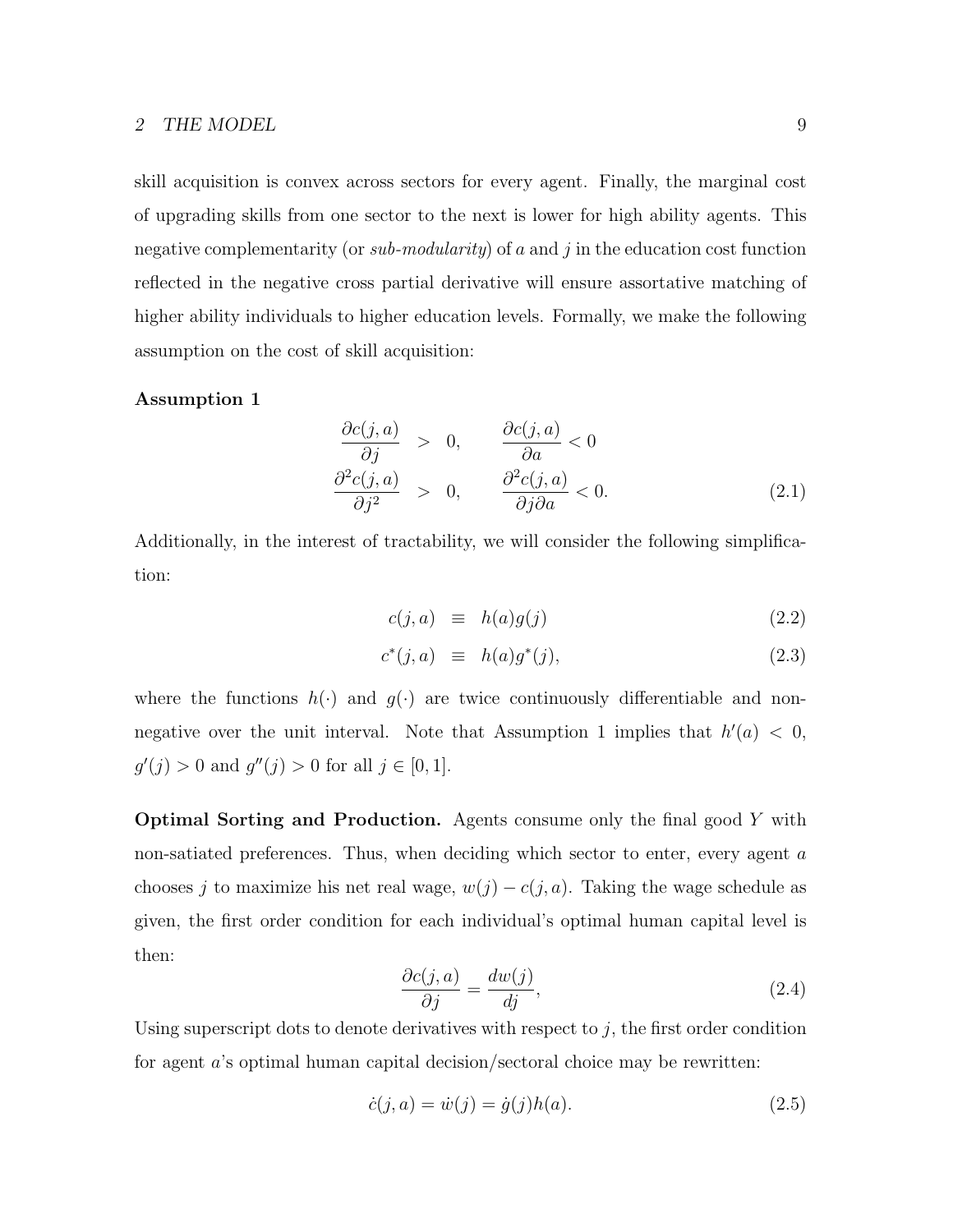The second order condition of the agents' maximization problem is:

$$
\ddot{w}(j) \le \ddot{c}(j, a); \tag{2.6}
$$

that is, the wage schedule — exogenous in a small open economy and endogenous if the country is large or autarkic — must be less convex than the cost function. Provided the second order condition is satisfied globally (i.e. for any  $j \in [0,1]$ ), then in  $\{j, a\}$  space,  $\dot{c}(j, a)$  crosses  $\dot{w}(j)$  at most once from below for any given a, and (2.5) implicitly defines a unique critical value of  $j$  for each agent. Rearranging  $(2.5)$  yeilds the following allocation (or self-sorting) of ability types to sectors:

$$
a(j) \equiv h^{-1} \left( \frac{\dot{w}(j)}{\dot{g}(j)} \right). \tag{2.7}
$$

Note that the second inequality in Assumption 1 ensures that  $h(\cdot)$  is invertible so that  $a(j)$  is defined. When  $a(j)$  is strictly monotonic, and thus itself invertible, we will denote the mapping of ability types to sectors by  $j(a)$ .

The assumptions made earlier ensure several important properties of the mapping function in (2.7). The third inequality of Assumption 1 ensures single crossing, so that agents map to sectors assortatively;<sup>9</sup> the sorting function is strictly monotonic if the second order condition holds with strict inequality. Further, assuming that  $h(\cdot), g(\cdot) \in C^2$  in j implies that if  $w(j)$  is continuously differentiable (twice continuously differentiable), then the mapping function  $a(j)$  is itself continuous (continuously differentiable). Finally, if the wage schedule is twice continuously differentiable,  $a'(j)$ will be everywhere finite. To summarize formally:

**Lemma 2.1** For a given strictly increasing wage schedule,  $w(j)$ :

i)  $a(j)$  is non-decreasing (strictly increasing) in j if  $\ddot{w}(j) \leq \ddot{c}(j, a)$   $(\ddot{w}(j) < \ddot{c}(j, a))$  $\forall j, a.$ 

<sup>&</sup>lt;sup>9</sup>Note that  $\dot{w}(j) > 0$  is a necessary condition for positive production in sector j.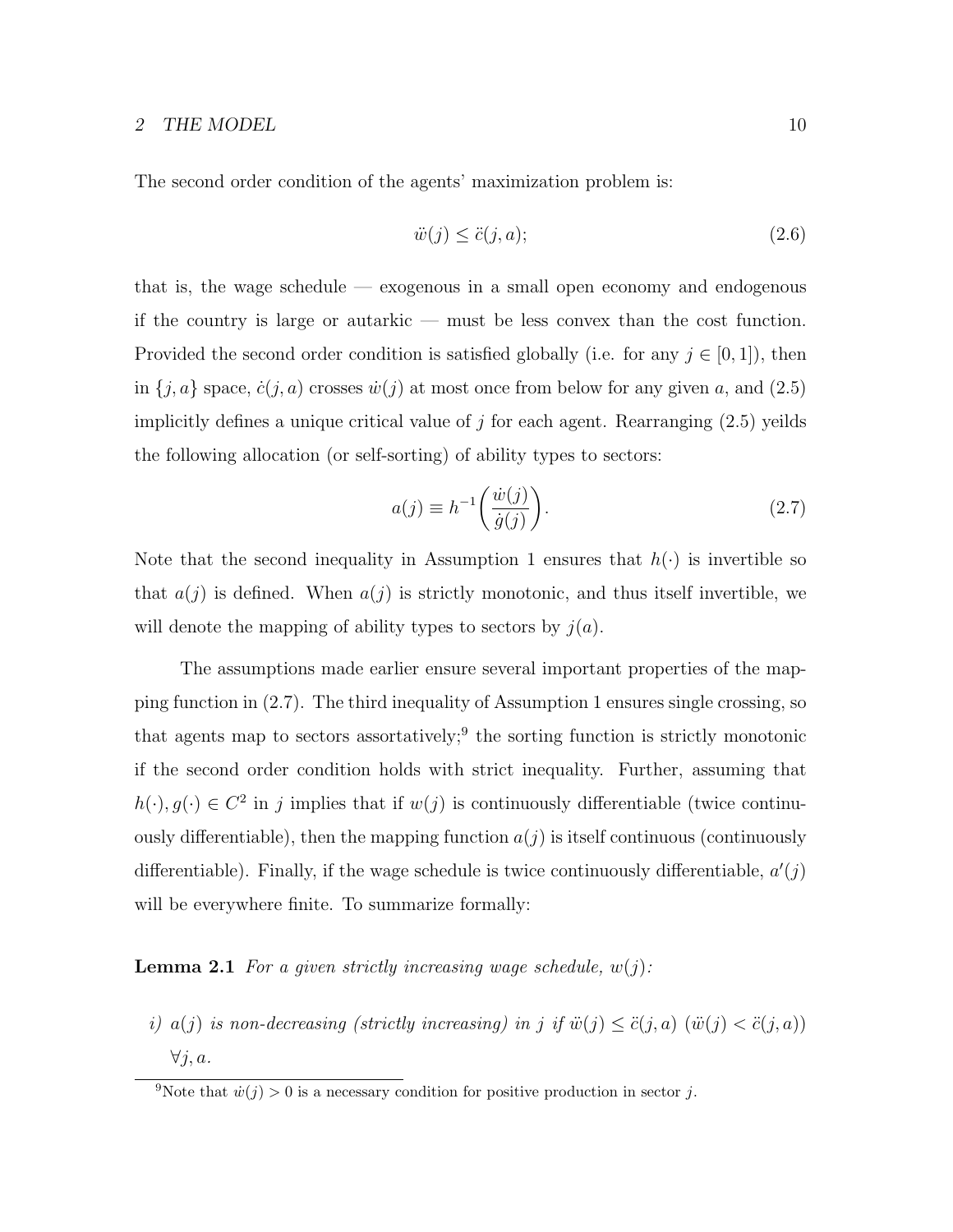#### 2 THE MODEL  $11$

ii)  $a(j)$  is continuous (continuously differentiable) in j if  $w(j) \in C^1(C^2)$ .

iii)  $a'(j)$  is finite for all j if  $w(j) \in C^2$ .

#### Proof: See appendix.

Notice that the derivative of the mapping function,  $a'(j)$ , indicates the density of agents in any given sector  $j$ . Thus, zero employment in a range of sectors would be represented by a flat segment of the  $a(j)$  mapping function in  $\{j, a\}$  space. Part i) of the preceding lemma rules out the possibility of empty sectors if the wage schedule is everywhere less convex than the cost schedule for all agents and all sectors. By similar logic, a potential mass point in the distribution of agents across sectors would be represented by an infinite derivative of the  $a(j)$  function. Part *iii*) indicates that continuity in the  $\ddot{w}(i)$  schedule is sufficient to rule out the possibility of mass points, thus ensuring that the mapping of agents to sectors is strictly assortive: higher ability agents self select into strictly higher j occupations.

The sorting mechanism is easliy illustrated by a pair of simple graphs. Figure 2 depicts the optimal sorting of agents to sectors as a function of the local wage schedule and the cost of education for each agent.<sup>10</sup> Panel A illustrates agents' optimal sectoral choice according to the first order condition in (2.5); Panel B depicts the resulting mapping of agents to occupational sectors.

It is now straightforward to evaluate the impact of an exogenous change in the domestic price/wage schedule on the equilibrium skill distribution. Suppose there is across the board wage compression, for instance in a small open economy following a shift in the terms of trade. In Panel A, the derivative wage schedule,  $\dot{w}(j)$ , shifts

<sup>&</sup>lt;sup>10</sup>We suppose here for the sake of simplicity that the wage schedule is such that for every a there exists a unique optimal sectoral choice  $j$ , as depicted. In principle, the derivative wage schedule could cross a given derivative cost function several times. In that instance, the globally optimal  $j(a)$ would be an element (or subset) of the critical values defined by (2.7) for which the second order condition is also satisfied.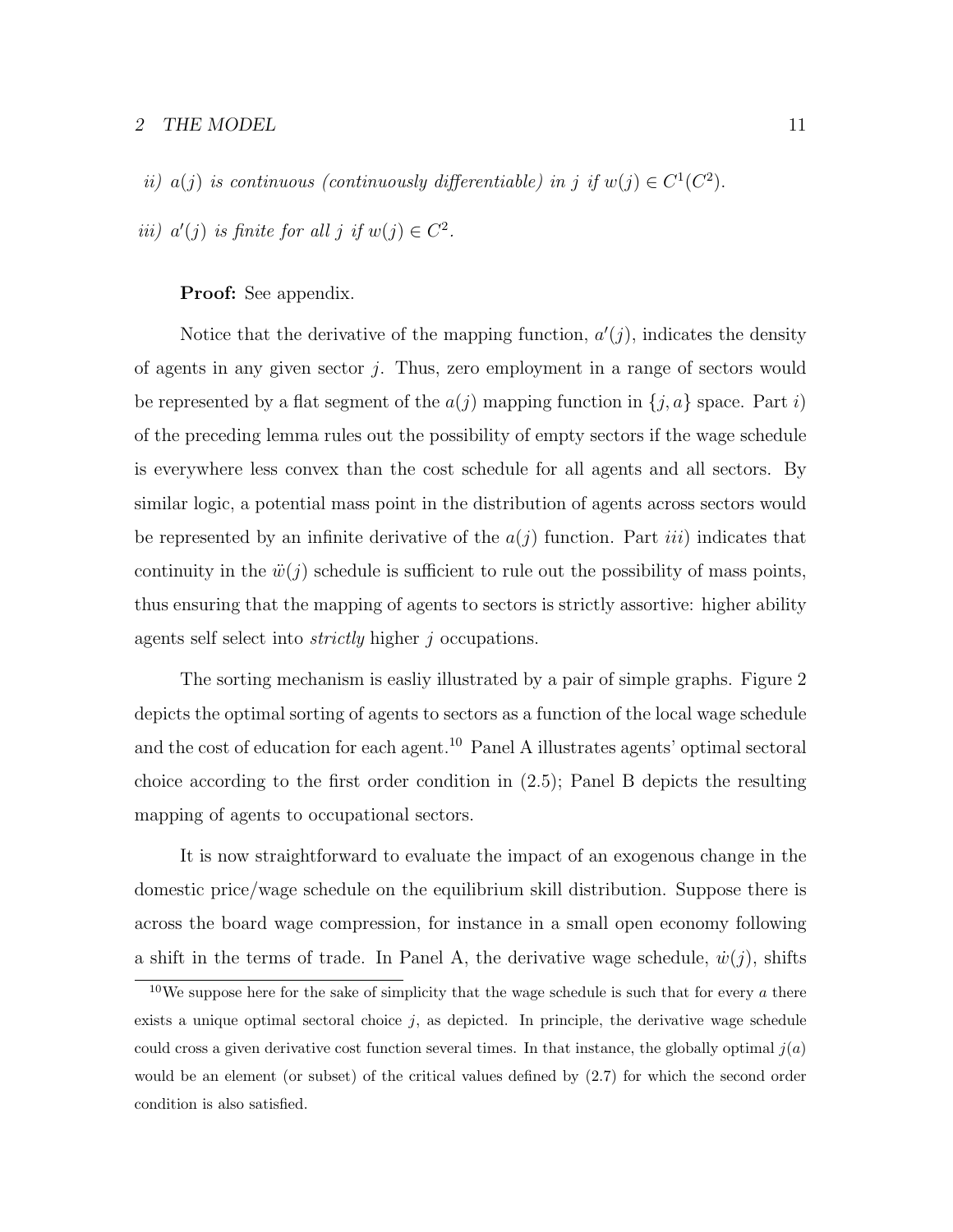

Figure 2: Optimal Sorting

down and every agent will choose a lower  $j$  occupation, or 'sort down' in response to the decreased wage premia for skill upgrading.<sup>11</sup> Conversely, if we suppose instead a universal exaggeration of skill premia – so that the wage schedule is everywhere steeper than before  $(\dot{w}(i))$  shifts up), agents will choose higher skilled occupations, or 'sort up'. It is worth noting explicitly that for any vertical shift in the wage schedule for which the *derivative* wage schedule,  $\dot{w}(j)$ , remains unchanged, there would be no impact on agents' occupational choices or aggregate output. It is not the absolute level of wages, but rather the relative wage differences – reflected in the derivative wage schedule – that determine sorting. (Welfare is another matter.) The following proposition formalizes, assuming a parsimonious case of unique single crossing for all agents:

**Proposition 2.1** For any two wage schedules  $w_1(j)$  and  $w_2(j)$ :

i) if  $\dot{w}_1(j_1(a)) = \dot{w}_2(j_1(a))$ , then agent a would choose the same sector under either wage schedule:  $j_1(a) = j_2(a)$ ;

<sup>&</sup>lt;sup>11</sup>In a dynamic framework in which agents cannot recoup the costs of over-education (in essence reselling their degrees), we would expect agents to remain in their same jobs or, if  $\dot{w}(j) < 0$  in the relevant region, to shift into lower-skill work for which they are then overqualified.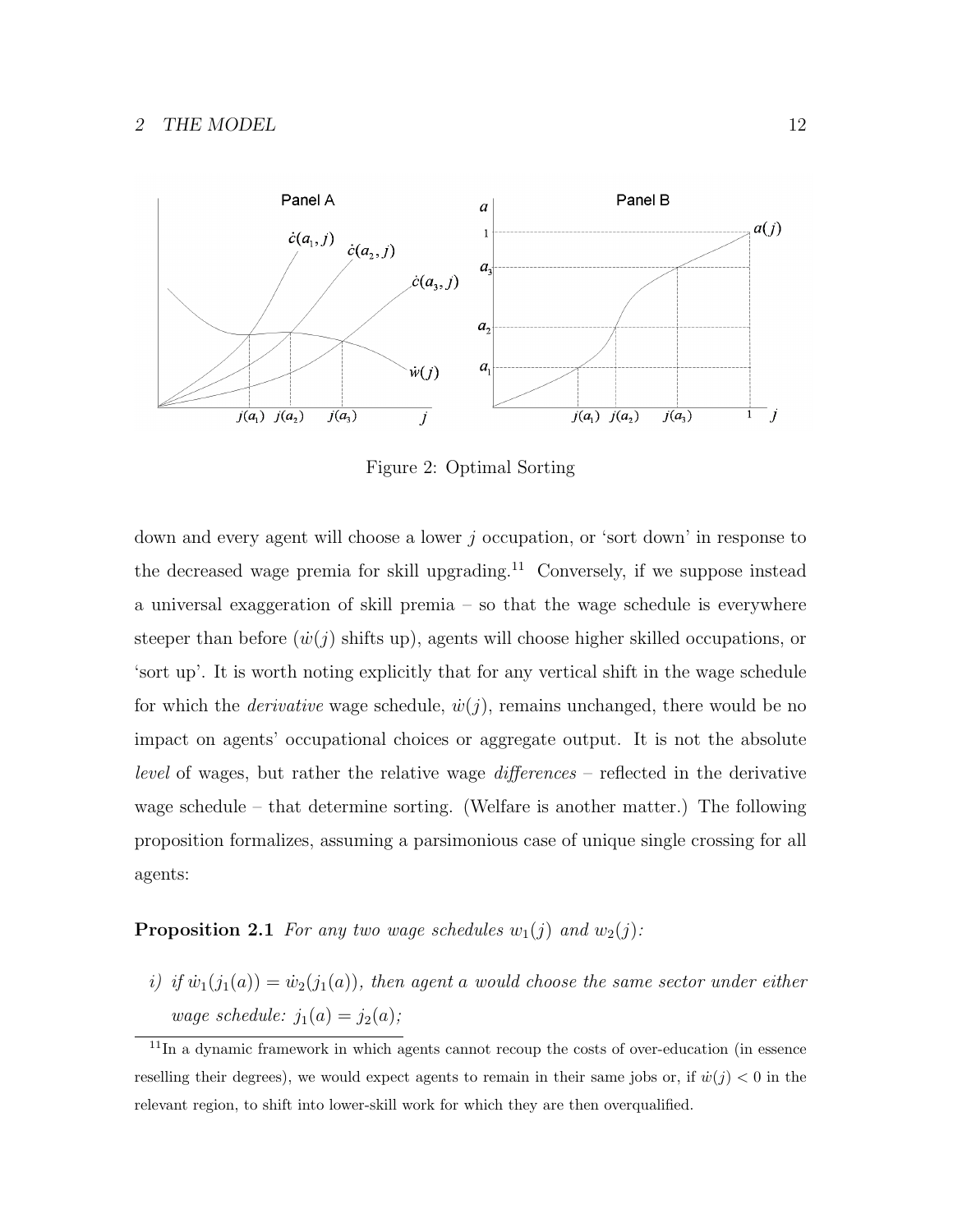- ii) if  $\dot{w}_1(j_1(a)) > \dot{w}_2(j_1(a))$ , then agent a would choose a higher sector under  $w_1$ than under  $w_2$ :  $j_1(a) > j_2(a)$ ;
- iii) if  $\dot{w}_1(j_1(a)) < \dot{w}_2(j_1(a))$ , then agent a would choose a lower sector under  $w_1$  than under  $w_2$ :  $j_1(a) < j_2(a)$ .

**Proof:** The result is immediate from the definition of  $a(j)$  in (2.7).

Since we are interested in non-monotonic skill change – i.e. the simultaneous 'sorting up' and 'sorting down' of workers – note that the proposition directly implies the following:

Corollary 2.2 Non-monotonic skill change occurs if and only if there exists a pair of sectors  $\{j_l, j_h\}$ , each in the unit interval, such that  $\dot{w}_1(j_l) < \dot{w}_2(j_l)$  and  $\dot{w}_1(j_h) >$  $\dot{w}_2(j_h)$ .

That is, non-monotonic skill change will occur if (and only if) the two marginal wage schedules cross at least once.<sup>12</sup>

Now that we have analyzed the sorting mechanism, we are in a position to close the model by defining appropriate equilibrium conditions. We will do so first for the case of a small open economy, before turning attention to the case of two large countries.

Equilibrium Conditions for a Small Open Economy. Under our simple oneto-one production function, the domestic supply schedule for intermediates is given by the labor allocation of workers across sectors. Thus, domestic output of a given

<sup>&</sup>lt;sup>12</sup>The corollary continues to assume a case in which agents' second order condition holds globally, as stated in Proposition 2.1. For a more complex case in which there are multiple local solutions to the optimal sectoral choice problem for at least some agents, we cannot characterize the outcomes so simply. We do not find such technical possibilities particularly interesting or economically relevant, however.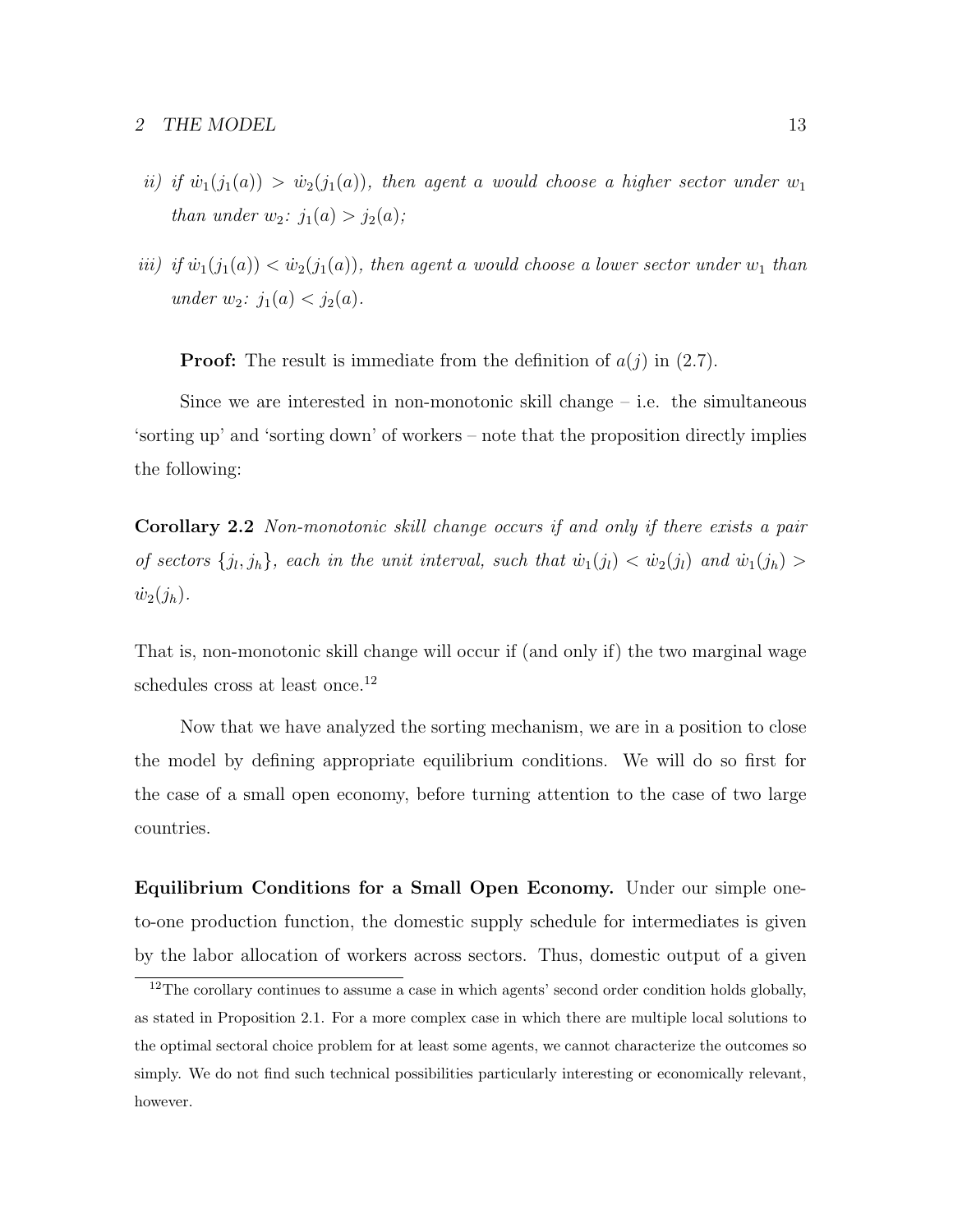#### 2 THE MODEL 14

intermediate good  $j \in [0, 1]$  is simply the density of workers of each type in the population, multiplied by the density of worker types in each sector:

$$
y_s(j) = a'(j)f(a(j)).
$$
\n(2.8)

Notice that the supply of intermediates depends on both the wage schedule and the cost of skill acquisition, via the  $a(j)$  mapping function.

Based on the total supply of intermediates, domestic output of the final good is given by  $Y \equiv \psi(\vec{y})$ , where  $\psi(\cdot)$  denotes the constant returns technology used to produce the final good,  $\vec{y}$  is used to describe the complete  $y(j)$  schedule over  $j \in [0, 1]$ , and each  $y(j) \equiv y_s(j) + y_t(j)$  includes net imports of intermediate products,  $y_t(j)$ .<sup>13</sup> We denote the total local unit factor demand for intermediate j by  $x(j) \equiv x_j (\vec{w}, 1),^{14}$ and note that in general it depends on the complete wage schedule.

The equilibrium conditions are then as follows. Full employment requires that every worker of every type is fully employed, i.e.:

$$
f(a) = j'(a)y_s(j(a)) \quad \forall a \in [0, 1],
$$
\n(2.9)

where the left hand side is labor supply of each worker type, and the right hand side defines equilibrium labor demand.<sup>15</sup> Market clearing for each intermediate implies:

$$
y(j) = a'(j)f(a(j)) + y_t(j) = x(j)Y \qquad \forall j \in [0, 1].
$$
\n(2.10)

The zero profit condition in aggregate good production requires total revenue to equal total factor payments so that:

$$
Y \equiv \psi(\vec{y}) = \int_0^1 w(j)[a'(j)f(a(j)) + y_t(j)]dj.
$$
\n(2.11)

 $13y_t(j) < 0$  indicates a net export.

<sup>&</sup>lt;sup>14</sup>Recall that constant returns to scale technology implies that conditional factor demand for each intermediate j may be written  $x_j^T(\vec{w}, Y) = x_j(\vec{w}, 1)Y \equiv \arg \min_{x_j} \vec{w} \cdot \vec{x}$  s.t.  $\psi(\vec{x}) \ge Y$ .

<sup>&</sup>lt;sup>15</sup>Note that (2.9) implies that total employment in the economy across all types (and all sectors) maps to the unit population mass:  $\int_0^1 j'(a)y_s(j(a))da = \int_0^1 a'(j)f(a(j))dj = 1$ .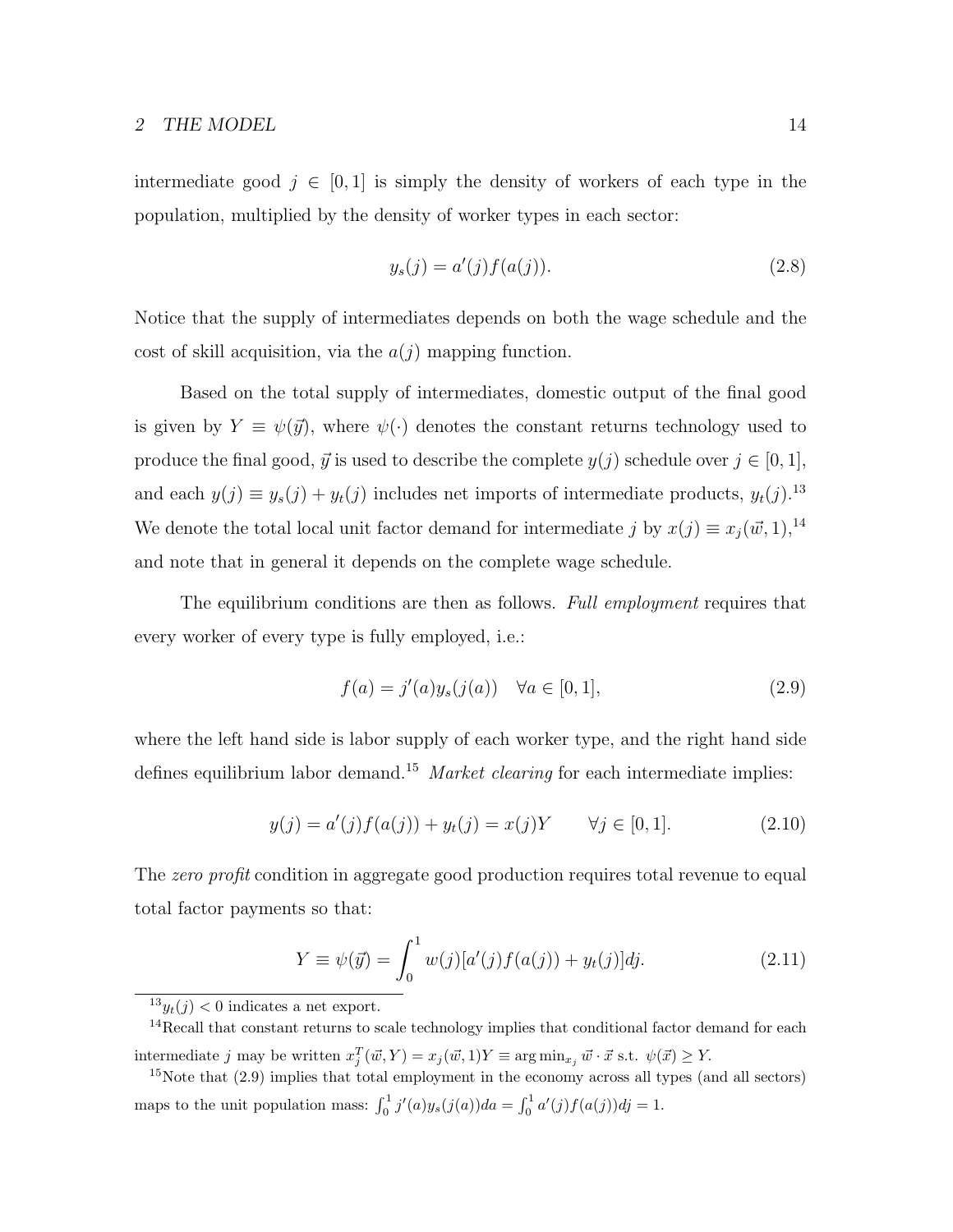#### 2 THE MODEL 15

Finally consumers' balanced budget condition requires that consumption expenditure on the final good equals workers' net income:<sup>16</sup>

$$
Y^{c} = \int_{0}^{1} [w(j(a)) - c(a, j(a))]da,
$$
\n(2.12)

where  $Y<sup>c</sup>$  denotes aggregate consumption of the final good. Any trade imbalance in intermediates is made up by shipments of the final good  $Y$ .<sup>17</sup>

For a small open economy, the system described by  $(2.9)$  -  $(2.12)$  pins down, for any exogenously given wage schedule, the equilibrium allocation of agents to occupational sectors, intermediate production levels and trade, as well as aggregate final good output and consumption.

Equilibrium Conditions for Large Economies. To endogenize the wage schedule when Home is large, we now introduce a second country, Foreign (variables denoted by <sup>∗</sup> ). Let Foreign mirror Home in all aspects except the educational cost structure: Foreign has the same unit mass of population with an identical ability distribution, the same non-satiated preferences and inelastic labor supply, and the same production technology for intermediates and the final good. We restrict attention to differences in educational institutions because this is the novel force driving comparative advantage, and ultimately the focus of this paper.<sup>18</sup>

Under autarky each economy is characterized by a system of equilibrium conditions analogous to equations (2.9) - (2.12) above. Solving these, together with the autarkic condition that trade is zero  $(\vec{y}_t = \vec{y}_t^* = \vec{0})$  yields the autarkic equilibrium

 $\frac{16}{16}$ Tariff revenue, if appropriate, would simply be added to the RHS of (2.12).

<sup>&</sup>lt;sup>17</sup>If Y is not tradeable, then balanced trade in intermediates requires:  $\int_0^1 w(j)y_t(j)dj = 0$ . (Moreover, if some intermediates are not traded in equilibrium (and  $Y$  is non-tradeable), then the price of the numeraire in Home may differ from the world market price of Y .)

<sup>18</sup>Since technology differences are the main focus of the seminal work by Dornbusch, Fischer, and Samuelson (1977), we silence that well understood mechanism in the baseline version of our model. One could easily introduce different intermediate good productivity in an extension of the basic model to study the interaction between technology, educational institutions, and trade.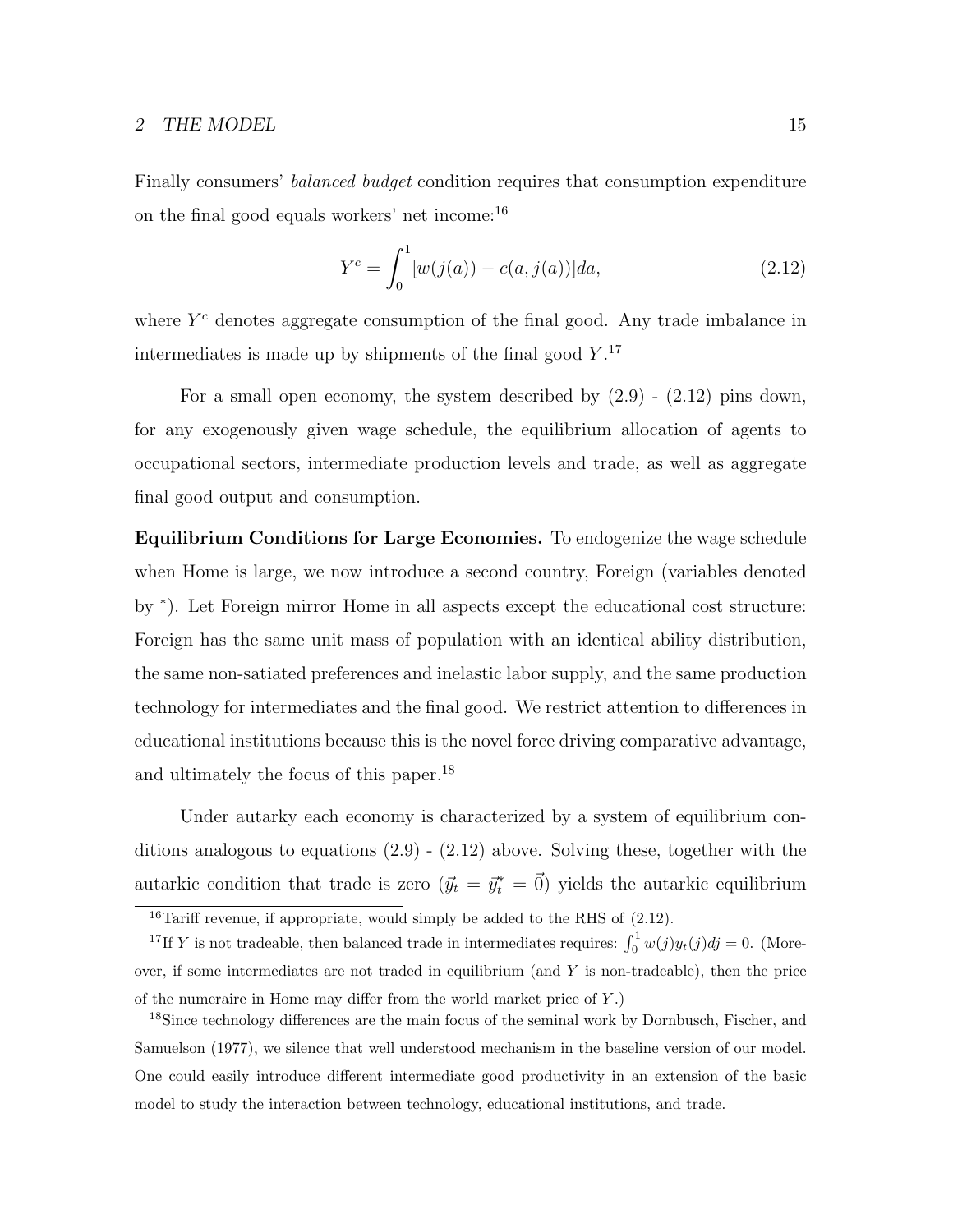wage schedules, which we denote by  $w_A(j)$  for Home and  $w_A^*(j)$  for Foreign. The equilibrium wage schedules in turn pin down all other variables of interest. Note that the first order condition ensures that the more convex (in  $j$ ) is the local educational cost function, the steeper the autarkic equilibrium wage schedule (all else equal). This makes sense; to the extent that skill upgrading becomes increasingly expensive for more sophisticated (high  $j$ ) sectors, the higher the incremental wage increases must be to induce workers to enter the most demanding occupations.

Under free trade, intermediates can be traded on the world market. The set of world market clearing conditions for intermediates is therefore:

$$
y(j) + y^*(j) = x(j)Y + x^*(j)Y^* \qquad \forall j \in [0, 1].
$$
\n(2.13)

Additionally, we require that Home imports equal Foreign exports and vice-versa:

$$
y_t(j) = -y_t^*(j) \qquad \forall j \in [0, 1]. \tag{2.14}
$$

The remaining equilibrium conditions – full employment, zero profit, and balanced budget in  $(2.9)$ ,  $(2.11)$ , and  $(2.12)$  respectively – are the same as before, for both Home and Foreign. Together, these equilibrium conditions jointly determine the unified free trade equilibrium wage schedule, which we denote by  $w_{FT}(j)$ . This wage schedule then pins down the allocation of workers across sectors (and thus the distribution of human capital within and across countries), the supply of intermediates, aggregate output, and consumption in each country, as well as the pattern of trade. Note that for any sectors in which only one country produces in equilibrium, the market clearing condition in (2.13) has a single term on the left hand side, so that only the producing country's educational cost structure will influence the wage directly.

In general, the market clearing conditions can be characterized by a differential equation of the wage schedule over j. Collapsing the system of intermediate market clearing conditions (of which there are an uncountable infinity) to a single differential equation yields enormous returns in model tractability: namely, equilibrium proper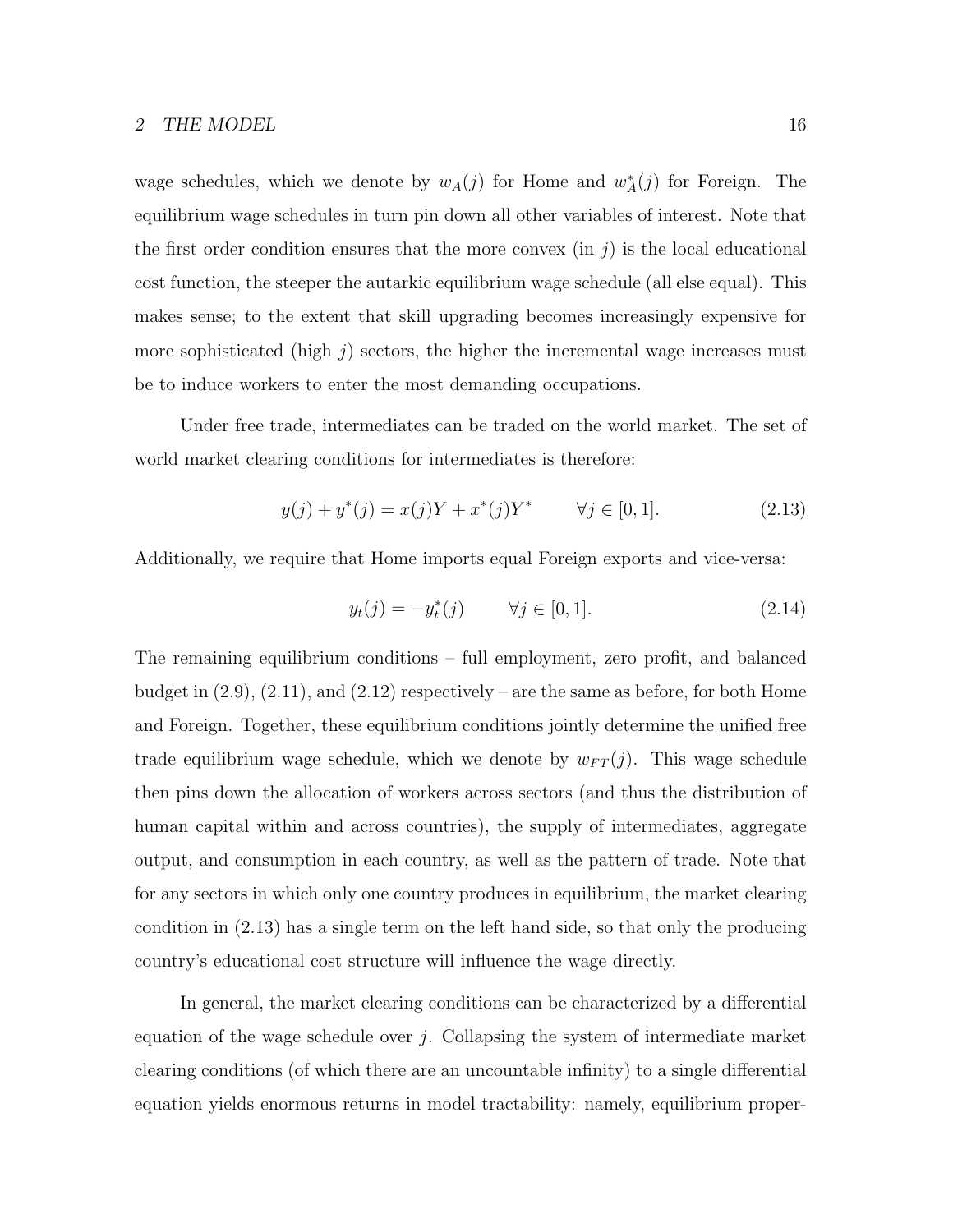ties can be summarized by the behavior of the wage schedule over  $j \in [0, 1]$  as above. At the same time, however, given that the equilibrium wage schedule is the solution to a differential equation of the third order,<sup>19</sup> it should not be surprising that closed form solutions prove the exception rather than the rule.

The following section describes a case in which functional form assumptions offer clean analytical solutions in the general equilibrium model. In generating a set of closed form results, we highlight the role of educational institutions in determining both comparative advantage and the implications of trade for human capital acquisition, welfare, and income distribution within and across countries.

# 3 A General Equilibrium Example

In this section we provide a concrete example of our model that illustrates the simultaneous 'sorting up' and 'sorting down' of moderate ability agents and the negative welfare effects trade can have on the middle class. In order to make things tractable, we assume the following cost structures of education in home and foreign respectively:<sup>20</sup>

$$
c[j, a] = \frac{(1-a)}{a} * \frac{2j^2}{5}
$$
 (3.1)

$$
c^*[j, a] = \frac{(1-a)}{a} * \frac{2j^3}{3} \tag{3.2}
$$

The crucial feature of the above functional forms lies in the relative convexity <sup>19</sup>y(j) depends on  $a'(j)$ , which is a function of  $\dot{w}(j)$  and  $\ddot{w}(j)$  while  $x(j)$  depends in general on the complete  $w(j)$  schedule. Moreover, in a model with multiple final goods in which aggregate final goods output depends on its own price (i.e.  $Y(p)$ ), the market clearing condition would instead be given by fourth order differential equation.

 $20$ We adopt these functional forms primarily for analytical convenience, but also because they provide a 'nice' example in which both countries produce all goods. Appendix A1.2 explores modified functional forms designed to deliver a case of "limited diversification" in which one country is the exclusive producer of some goods in equilibrium.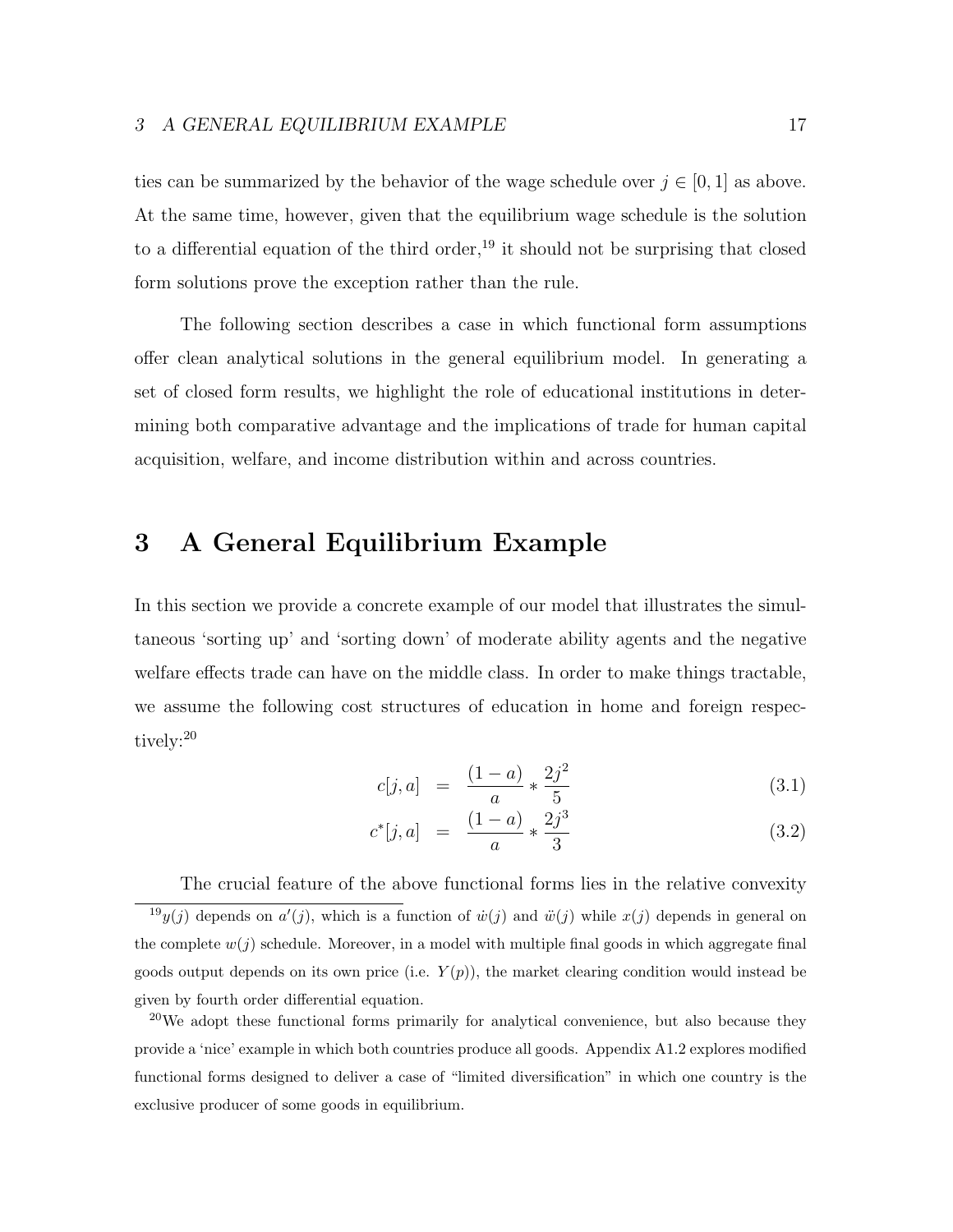of both educational cost structures: the foreign educational cost structure is more convex in j than is the domestic cost structure. Formally, we need the  $\dot{c}^*(j, a)$  and  $\dot{c}(i, a)$  functions to cross somewhere in the unit interval for at least some ability levels,  $a \in [0, 1]$ . From a technical standpoint, the relative convexity of the Foreign cost structure ensures that Foreign will have comparative advantage in some middle j sectors (necessary to generate non-monotonic skill change at Home following an opening to trade).

In practice, our assumption over the relative convexity of the cost schedules is consistent with a faster increase in the marginal cost of education abroad as individuals move up the skill acquisition ladder. We find this assumption particularly plausible in the context of many developing countries, where barriers to education make the shift from secondary to university to graduate education increasingly difficult relative to the industrialized world. Notice that it is only the relative costs of increasing education — i.e. the derivative of the wage schedules — that matter for sorting. Educational cost levels could be higher across the board in Foreign than in Home (which again seems likely in developing vs. developed country comparisons) without changing our results, apart from the quantitative welfare levels.<sup>21</sup> We should note, too, that the model would easily permit alternative cost structures; we focus on this case because we are most interested in the potential for non-montonic skill change resulting from trade.

On the factor demand side, we assume Leontief production of the final good, thereby abstracting from possible substitution effects across intermediates.<sup>22</sup> With

<sup>&</sup>lt;sup>21</sup>To verify, simply add a constant to  $c^*[j, a]$  and note that the sorting mechanism will be unchanged.

 $22$ More generally, substitution effects would dampen the magnitude of wage schedule changes, but would not overturn our qualitative findings; the technical benefit of the Leontief assumption is that  $x_j(\vec{w}, 1) = 1 \forall j$  so that the intermediates market clearing condition is only a second order differential equation (rather than third order) with a closed form solution.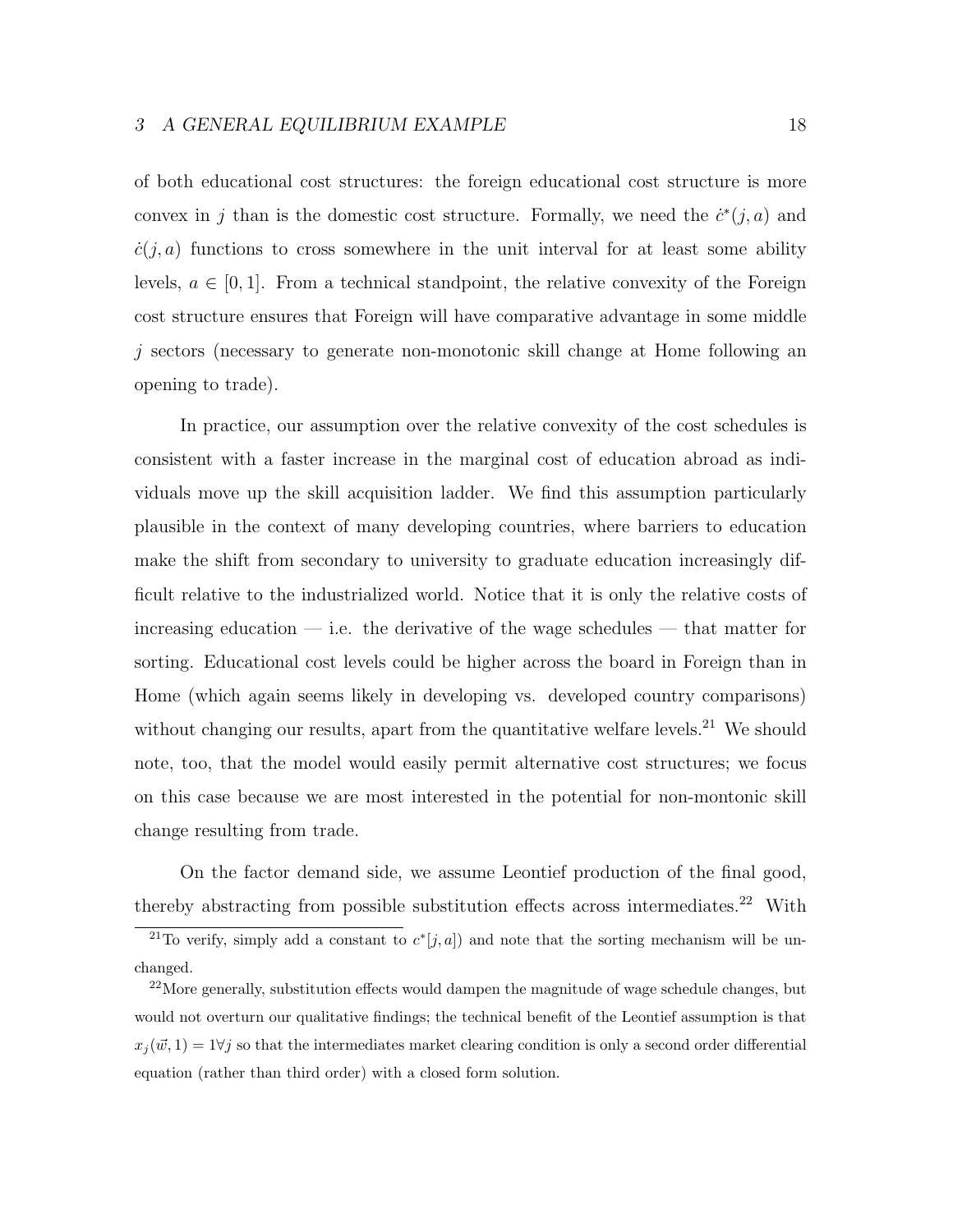#### 3 A GENERAL EQUILIBRIUM EXAMPLE 19

 $\psi(\vec{y}) \equiv \min\{y_0, ..., y_1\}$ , unit factor demand is simply one in each sector and country, regardless of the wage schedule; thus,  $x(j) \equiv x_j(\vec{w}, 1) = x^*(j) = 1$ .

Following the solution procedure outlined in the previous section, we solve for the equilibrium wage schedules:

$$
\dot{w}_A = \frac{4(1-j)}{5},\tag{3.3}
$$

$$
\dot{w}_A^* = 2j - 2j^2,\tag{3.4}
$$

$$
\dot{w}_{FT} = \frac{j(2+j-10j^2) + \sqrt{j^2(4+j(4+4j(121+20j(-9+5j))))}}{10j}, \quad (3.5)
$$

where we have used the boundary condition that the wage schedule must be flat at the upper end,  $\dot{w}(1) = 0$ , to pin down the respective constants of integration.<sup>23</sup> Figure 3



Figure 3: Slope of the Equilibrium Wage Schedules

shows that the slope of the equilibrium wage schedule under free trade lies between

<sup>&</sup>lt;sup>23</sup>Violating this boundary condition (i.e.  $\dot{w}(1) > 0$ ) would imply a mass of workers clustered in  $j = 1$ , which is a contradiction under the assumed Leontief production structure and the assumed cost function (for which  $\dot{c} \to 0$  as  $a \to 1$ ).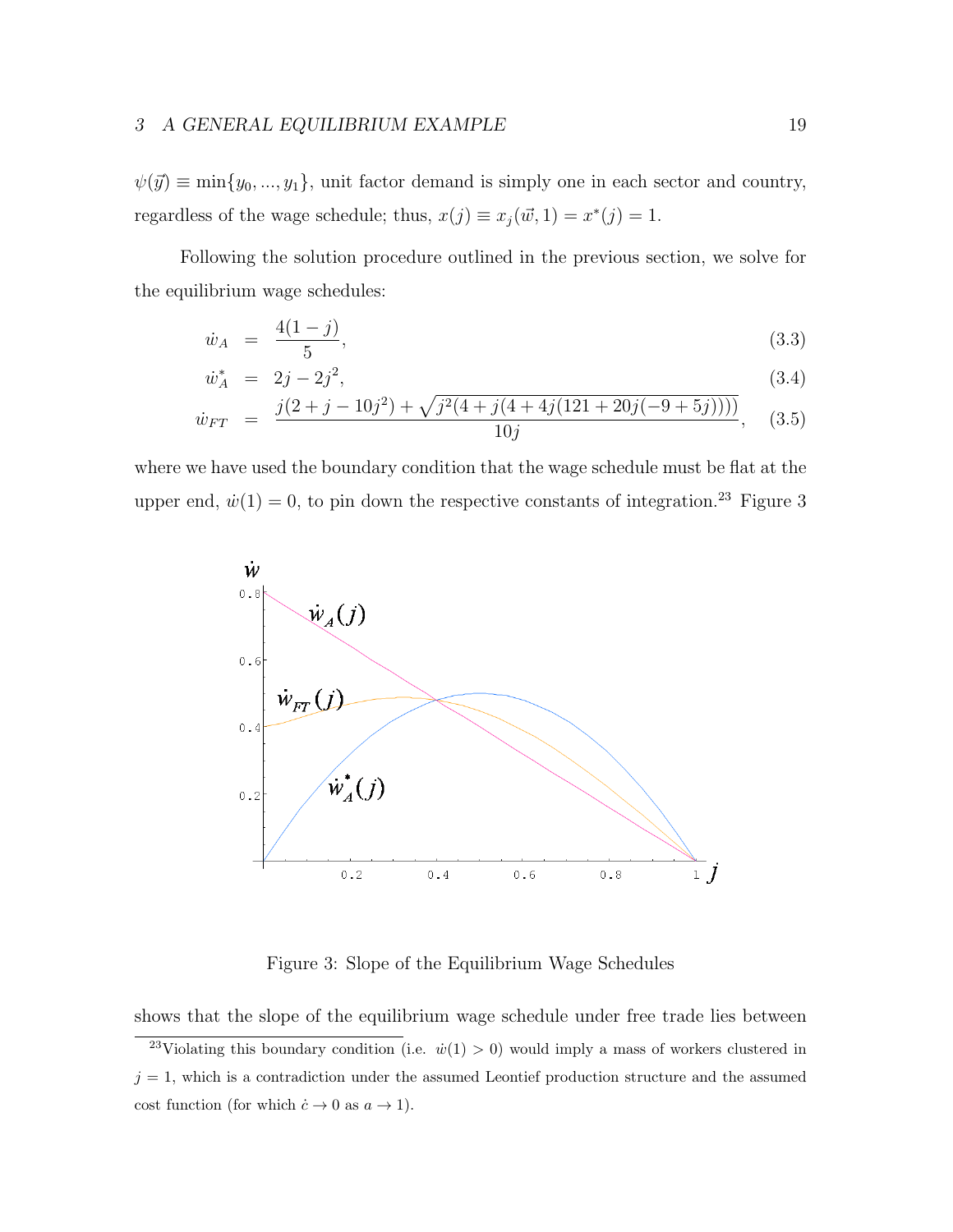those of the autarkic derivative wage schedules.

As discussed earlier, the equilibrium wage schedule implies a corresponding mapping of agents to sectors by ability level. In autarky, of course, the Leontief technology assumption implies a uniform density of workers across sectors:

$$
a_A(j) = a_A^*(j) = j.
$$
\n(3.6)

Under free trade the sectoral mappings take a polynomial form (we omit the functional forms here for brevity), depicted in Figure 4. Home's free trade  $a(j)$  mapping is in pink, Foreign's free trade mapping is in dark blue, and the autarkic mapping schedules for both Home and Foreign are represented by the light blue diagonal on the 45 degree line.



Figure 4: Mappings  $a_{FT}(j)$  and  $a_{FT}^*(j)$ .

Figure 4 illustrates the reallocation of agents brought about by trade liberalization. Where the free trade mapping function lies above the diagonal, the corresponding ability level self-selects into a lower  $j$  sector following liberalization; i.e. agents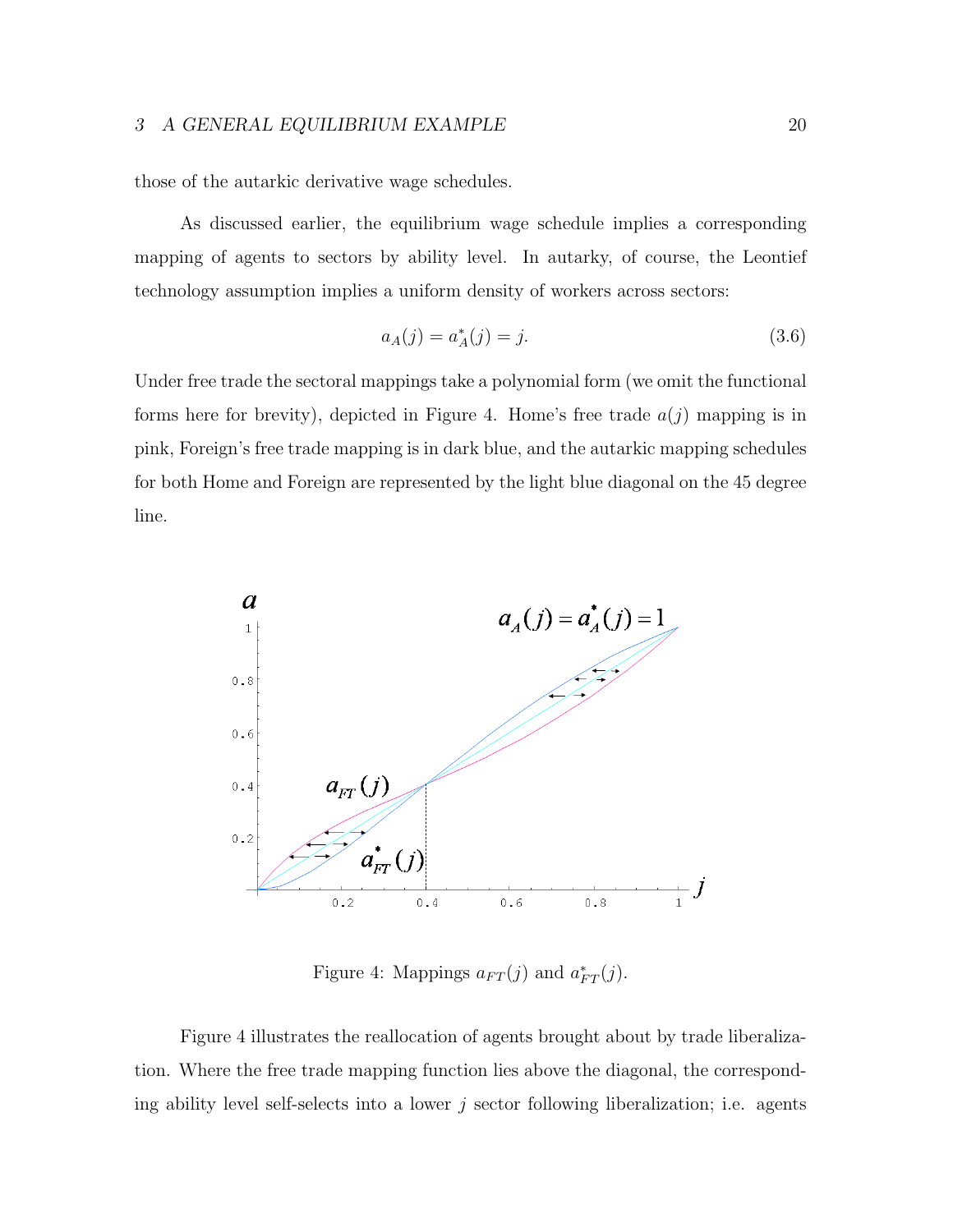have sorted down. Where the free trade mapping function lies below the forty-five degree line, agents self select into higher j occupations and human capital levels following the opening of trade. Overall, we see that in Home agents in the lower portion of the population distribution shift to lower j sectors, while agents above  $a = .4$  shift up, thus vacating the middle  $j$  sectors toward the skill-acquisition extremes. The effects in Foreign are simply the reverse, since total labor supply of each factor must add to 2 under the Leontief final goods production structure.

Figure 5 depicts the resulting shift in employment density across sectors, which is equivalent to the supply of each intermediate output (given our assumption that  $a \sim U[0, 1]$ ). Again, note that the Leontief technology ensures uniform employment distribution in autarky. Under our assumptions in this example, trade pushes Home workers to the skill acquisition extremes – analogous to the empirical findings by Goos and Manning (2007) previously reproduced in Figure 1 – while 'middle class' employment flourishes in Foreign post liberalization.



Figure 5: Employment Density by Sector: Autarky and Free Trade.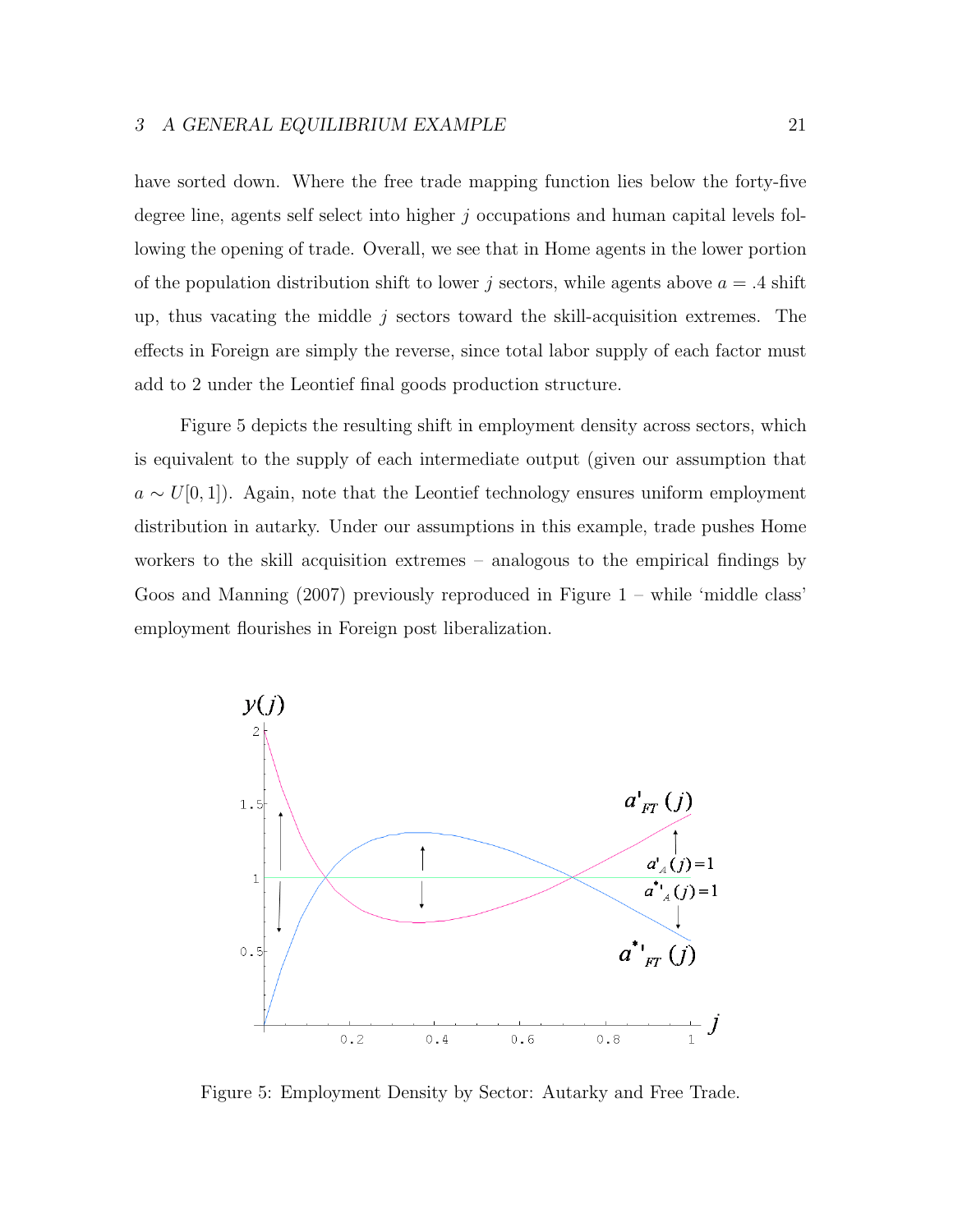#### 3 A GENERAL EQUILIBRIUM EXAMPLE 22

In addition to the employment and skill acquisition effects of trade liberalization, we are of course keenly interested in the welfare implications of freer trade. In what follows we first focus on Home before turning to Foreign. The real welfare change consists of two parts: the effect of trade liberalization on real wages and the shift in the realized costs of education. We take each part in turn, showing first the real wage effects, then the changing costs of equilibrium educational attainment, and finally the net welfare effects by ability type.

Using the zero profit condition for final goods production.<sup>24</sup> we find that the equilibrium real wage in a given sector  $\hat{j}$  is given by  $w_0 + \int_0^{\hat{j}} \dot{w}(j) \dot{dj}$ , where the base wage in sector  $j = 0$  is determined by  $w_0 \equiv 1 - \int_0^1 \dot{w}(j)dj$ . Solving yields the two panels in Figure 6, which depict respectively the change in the real wage in sector  $j$ following trade liberalization, and the change in the real wage of agent a given her optimal sectoral choice under each trading regime.



Figure 6: Effect of Trade on Wages at Home.

From the first panel in Figure 6, we see that real wages rise for the low and high j sectors, and fall for intermediate sectors (roughly  $j \in [.2, .7])$  Again, we see that the equilibrium prediction for Home – this time measured in real wage changes rather

<sup>&</sup>lt;sup>24</sup>Under the Leontief production structure and choice of Y as numeraire, zero profit implies  $1 =$  $\int_0^1 w(j) \, dj$ .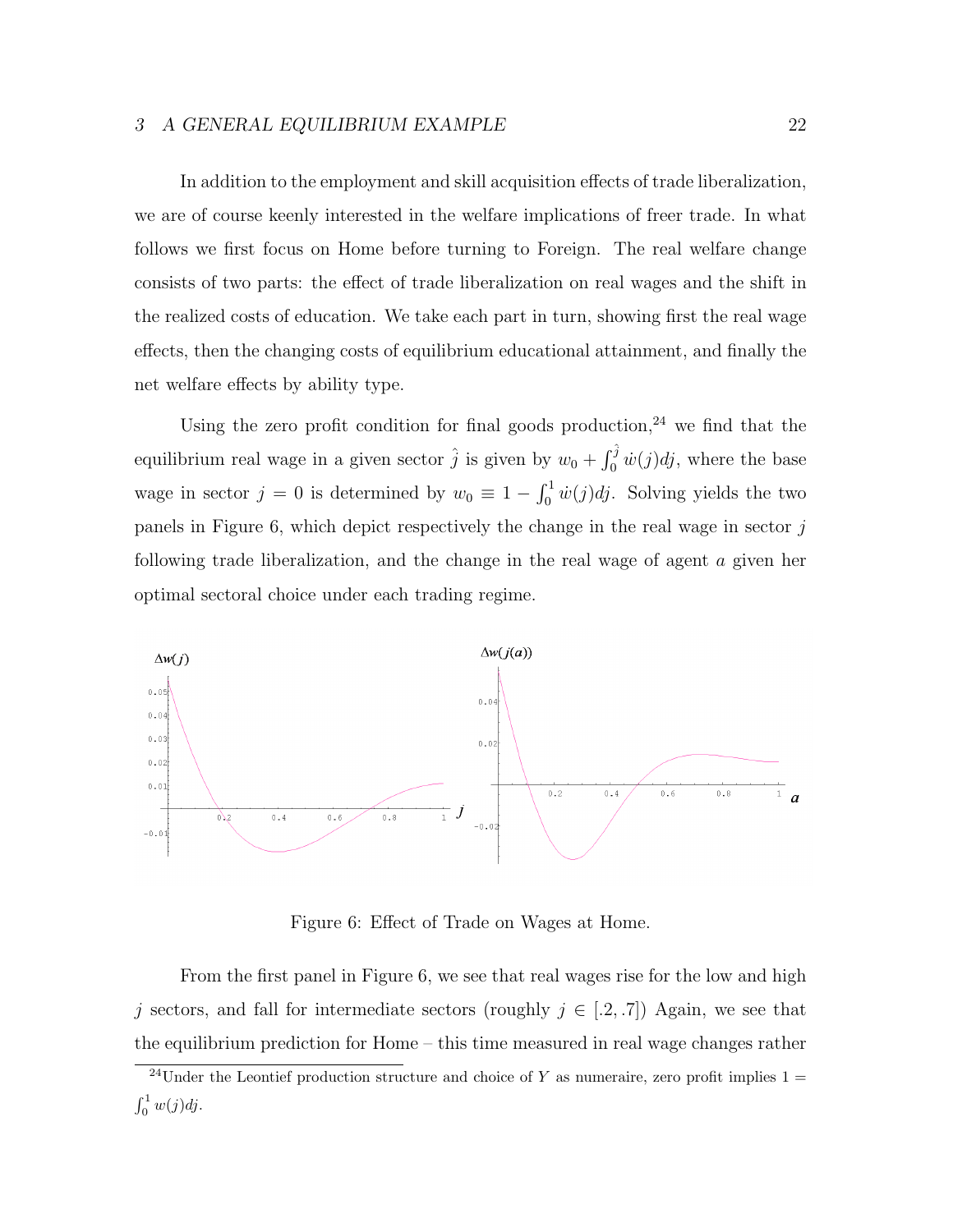than employment – is broadly consistent with empirical evidence: recall the U.S. wage polarization demonstrated by Autor, Katz, and Kearney (2006). The second panel takes into account the induced occupational shift, confirming that the change in realized real wages is non-monotonic across workers: agents with low ability earn higher real wages under trade, agents with high ability do as well, and agents in the lower-middle portion of the ability distribution see their real wages fall.

Figure 7 shows the change in the real cost of education across workers. Remembering that agents in the lower forty percent of the ability distribution optimally sort down while agents in the upper part of the distribution choose to sort up, it is obvious that the real cost of education should decrease for the left portion of the distribution and increase for the right.



Figure 7: Change in the Home Real Cost of Education across Workers

Figure 8 shows the net welfare change for Home's population. Combined with the effect on the real wage, the adjustment for the changing cost of education has shifted the identity of the 'biggest loser' to the right. Indeed, consider the plight of the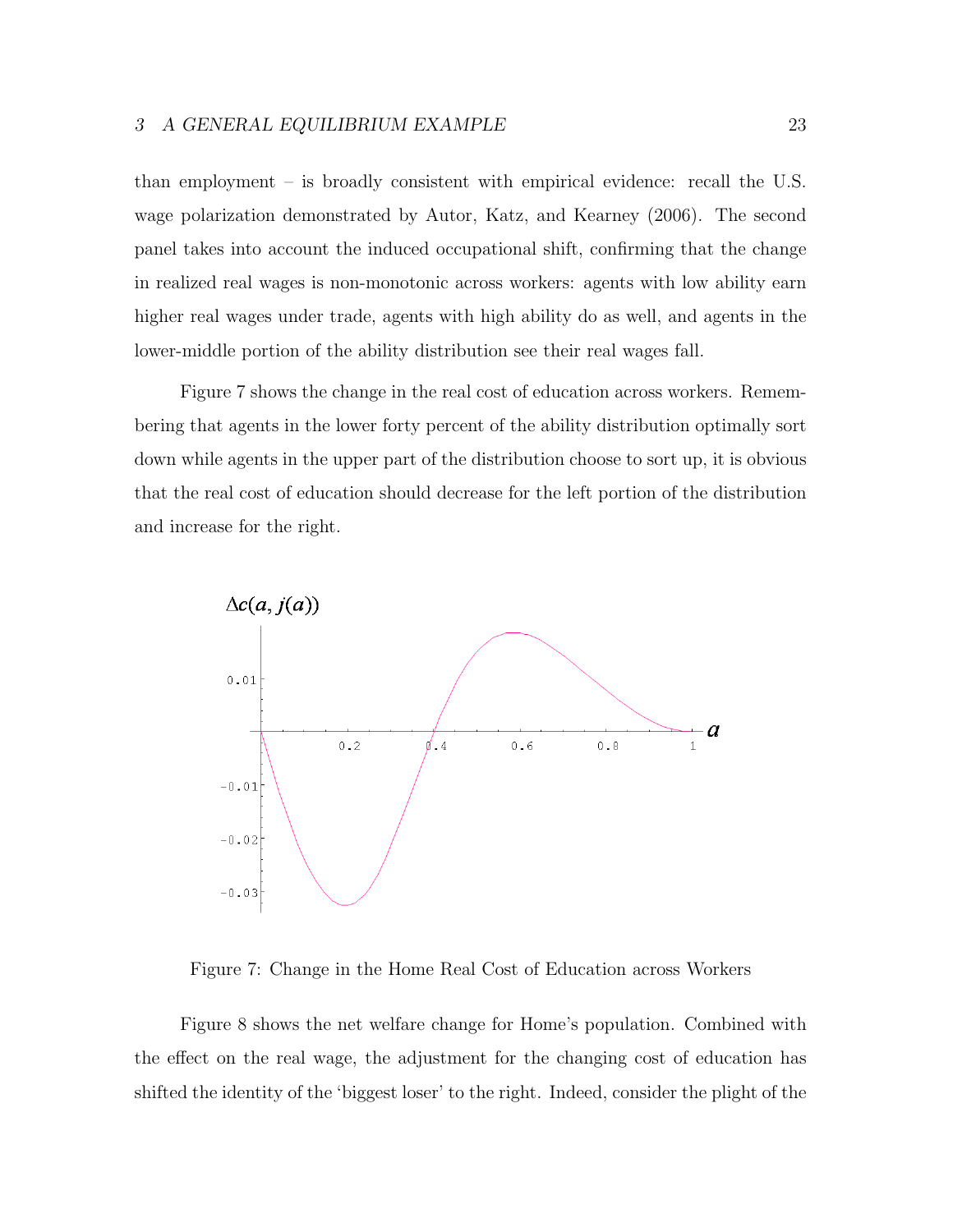agent  $a = .6$ . Although her real wage has increased, the increased cost of education required to achieve the higher paying job more than offsets the wage gain so that the net welfare change is negative. Conversely, agent  $a = .2$  suffers a substantial real wage loss yet enjoys a modest net welfare improvement due to his now lower cost of education. A crucial caveat to this second statement is that lower costs of education cannot be recovered if they are sunk. In a dynamic framework with unanticipated trade shocks, we therefore would expect to see the burden of increased costs of (potentially mid-career) education manifest in net welfare changes, while education savings would not be realized for the older generations.



Figure 8: Net Welfare Effect of Trade in the Home Country.

Turning now to the Foreign country, we find that the net welfare effects are a mirror image of what happens at home. In contrast to Home, the real wage increases most for Foreign agents in the middle of the income distribution while falling at the distribution extremes. At the same time, the cost of education rises for the lower forty percent of the distribution of workers and falls for the remainder. The net welfare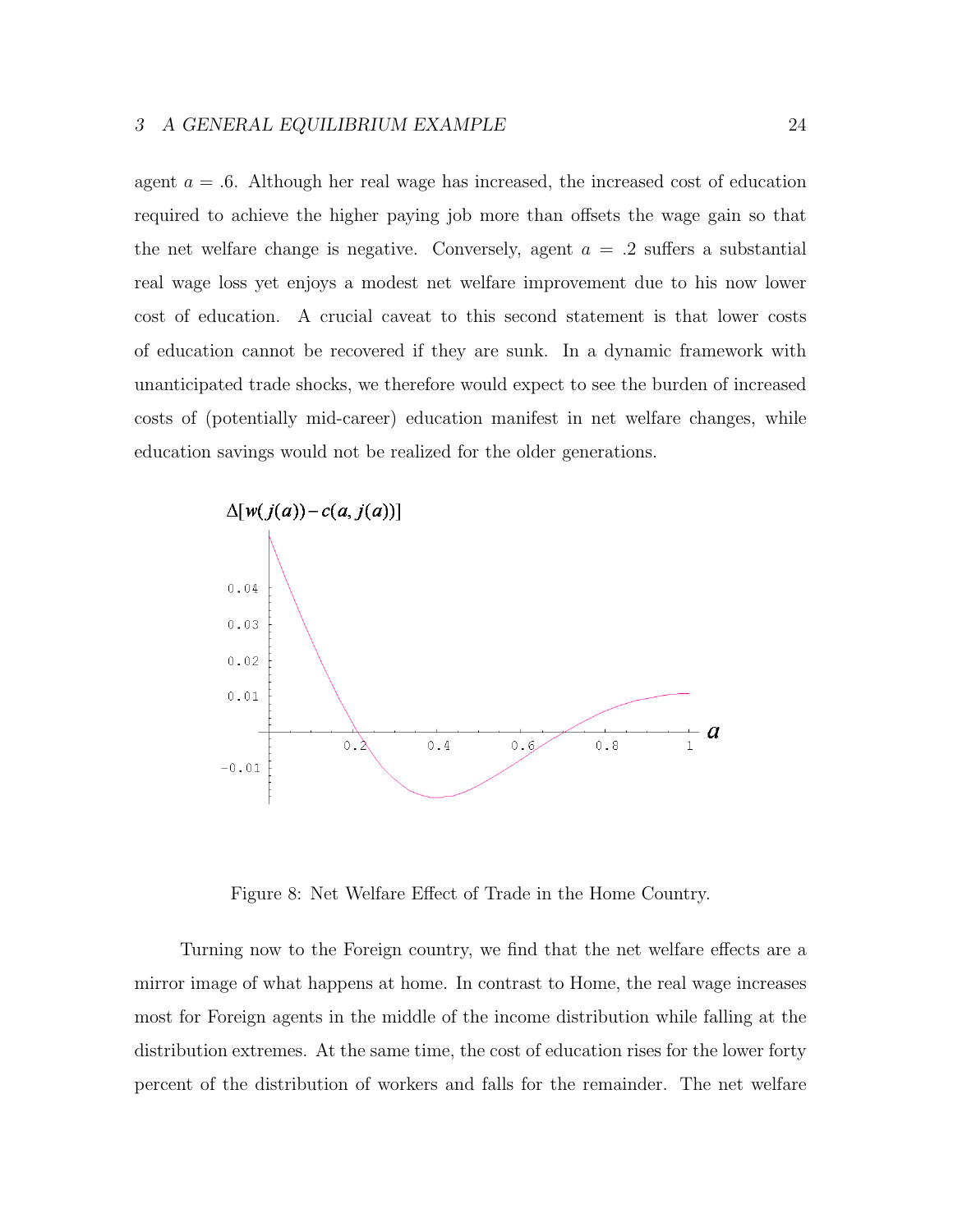effect of trade is shown in the final panel of Figure 9, where we see that middle ability agents gain from trade, while the highest and lowest ends of the population distribution lose.

To summarize the results from this general equilibrium example, we depict both the Home and Foreign net welfare changes by worker in Figure 9. While in the Home country it is the medium ability agents who suffer, their Foreign counterparts are the main beneficiaries of trade liberalization, together with high and low ability agents at Home. Integrating the net real effects in each country confirms that there are positive gains from trade for both countries.



Figure 9: Opposing Individual Welfare Effect of Trade in Home and Foreign.

Finally, before continuing, let us reiterate that these graphs are generated under a specific set of assumptions, which we chose intentionally chosen to generate the "vacating middle" phenomenon. Alternative functional form assumptions (particularly over the relative convexity of the foreign and home education cost structures, but also in demand or final goods technology), naturally would deliver different pre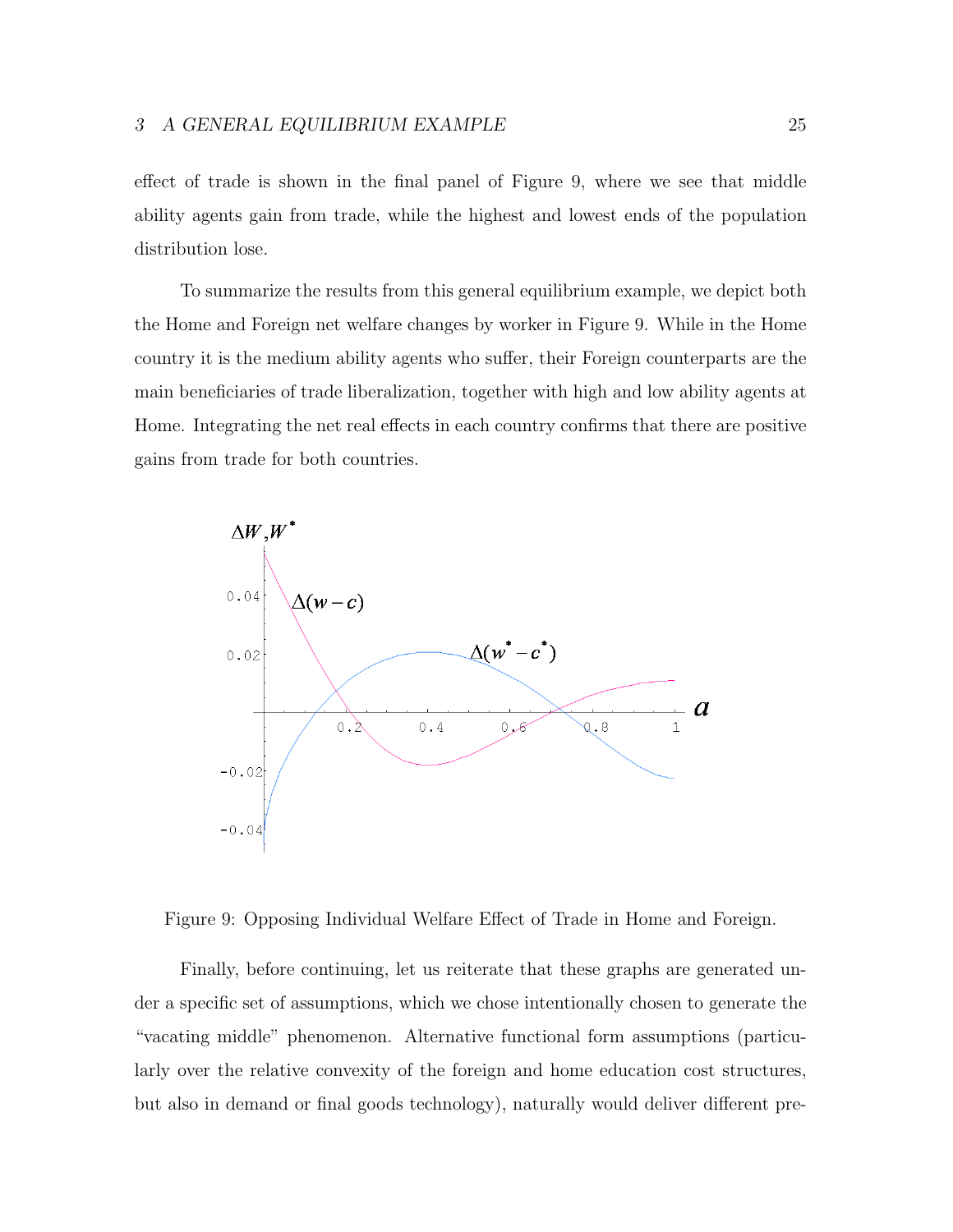dictions for comparative advantage and thus the effect of trade on skill acquisition, the distribution of income, and welfare. Nonetheless, we find that working through a particular closed form example with simple graphical results, proves to be a useful exercise for understanding the underlying mechanisms in the general framework.

# 4 Policy Implications

Our model immediately suggests itself to policy analysis, as indeed was our initial intention. In the next section, we focus on the potential role of educational policy and trade protection in shaping the distribution of income and human capital, and note in particular the extent to which the two policy instruments are complementary.

### 4.1 Educational Policy

In practice, educational policy takes many forms. Broadly speaking, educational initiatives can increase educational productivity (for instance, by reducing institutional overhead, through curriculum reform, or by expanding teacher education and incentives), decrease the costs of education borne by students, or both. Here, we focus on the latter as it is simpler from a modelling perspective and isomorphic in its underlying implication for human capital decisions.<sup>25</sup> We define an educational subsidy,  $s(j)$ , as a means to help individuals acquiring education in a given sector/task  $j$  shoulder the monetary cost of doing so,  $c(j, a)$ . By assumption, the subsidy can vary by type of education or skill level to be acquired, but cannot be conditioned on the unobservable inherent ability level of the agent, which is private information. In order to balance the government's budget, we assume that the subsidies are financed by a poll tax.

 $^{25}$ Specifically, increasing education productivity would have the same (positive) effect on individuals' skill acquisition decisions as reducing the cost of education, but the former would simultaneously increase worker productivity (conditional on education level) while the latter would not.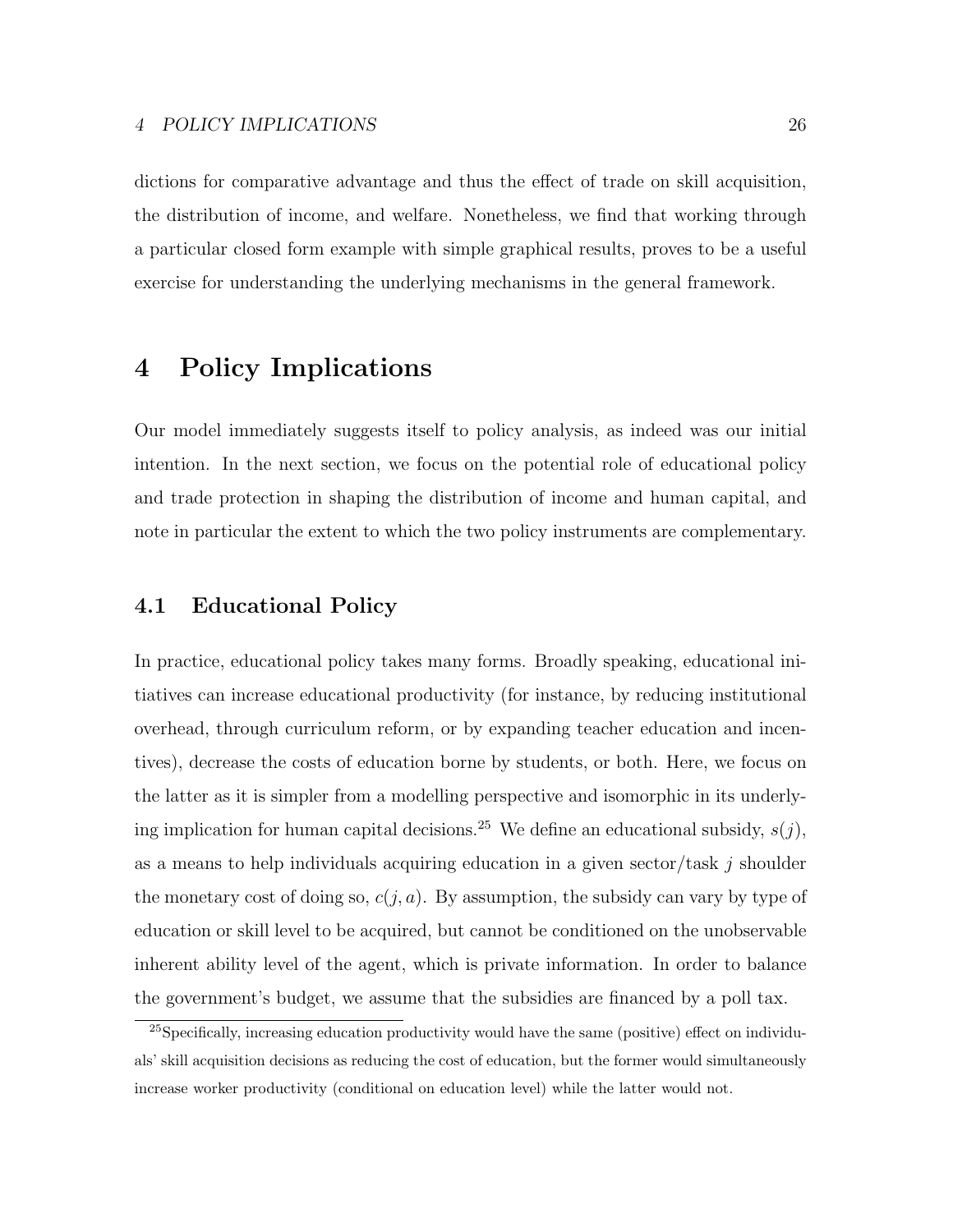Recall the first order condition of the educational choice problem derived earlier in (2.5). Introducing an educational subsidy leads to the following augmented first order condition:

$$
\dot{c}(j, a) - \dot{s}(j) = \dot{w}(j),\tag{4.1}
$$

where  $\dot{s}(i)$  is the first derivative of the subsidy function with respect to j (assuming  $s(\cdot)$  is differentiable). We assume that the educational subsidy function is such that the left hand side of the augmented first order condition in (4.1) satisfies the derivative property assumptions (convexity, single crossing) we made regarding the educational cost function in (2.1).

For the following result, we adopt the small country assumption to rule out any effects on the world price schedule. Moreover, we continue to assume a 'nice' case in which both before and after the introduction of the educational subsidy, the second order condition for each agents' optimal skill acquisition decision is satisfied globally, so that the derivative cost schedule crosses the derivative wage schedule at most once from below. The following proposition then follows directly from the augmented first order condition in (4.1):

**Proposition 4.1** If  $c(j, a) + s(j)$  satisfies properties analogous to (2.1), then for all  $j \in (0,1)$  the educational subsidy schedule  $s(j)$  has the following (local) effects:

- i) if  $\dot{s}(i) = 0$  then  $a(i, \vec{s}) = a(i, \vec{s} = 0);$
- ii) if  $\dot{s}(j) > 0$  then  $a(j, \vec{s}) \leq a(j, \vec{s} = 0);$
- iii) if  $\dot{s}(j) < 0$  then  $a(j, \vec{s}) > a(j, \vec{s} = 0)$ .

The first part of the proposition implies that a uniform subsidy would not affect individuals' educational choices; rather, it is the marginal cost of additional education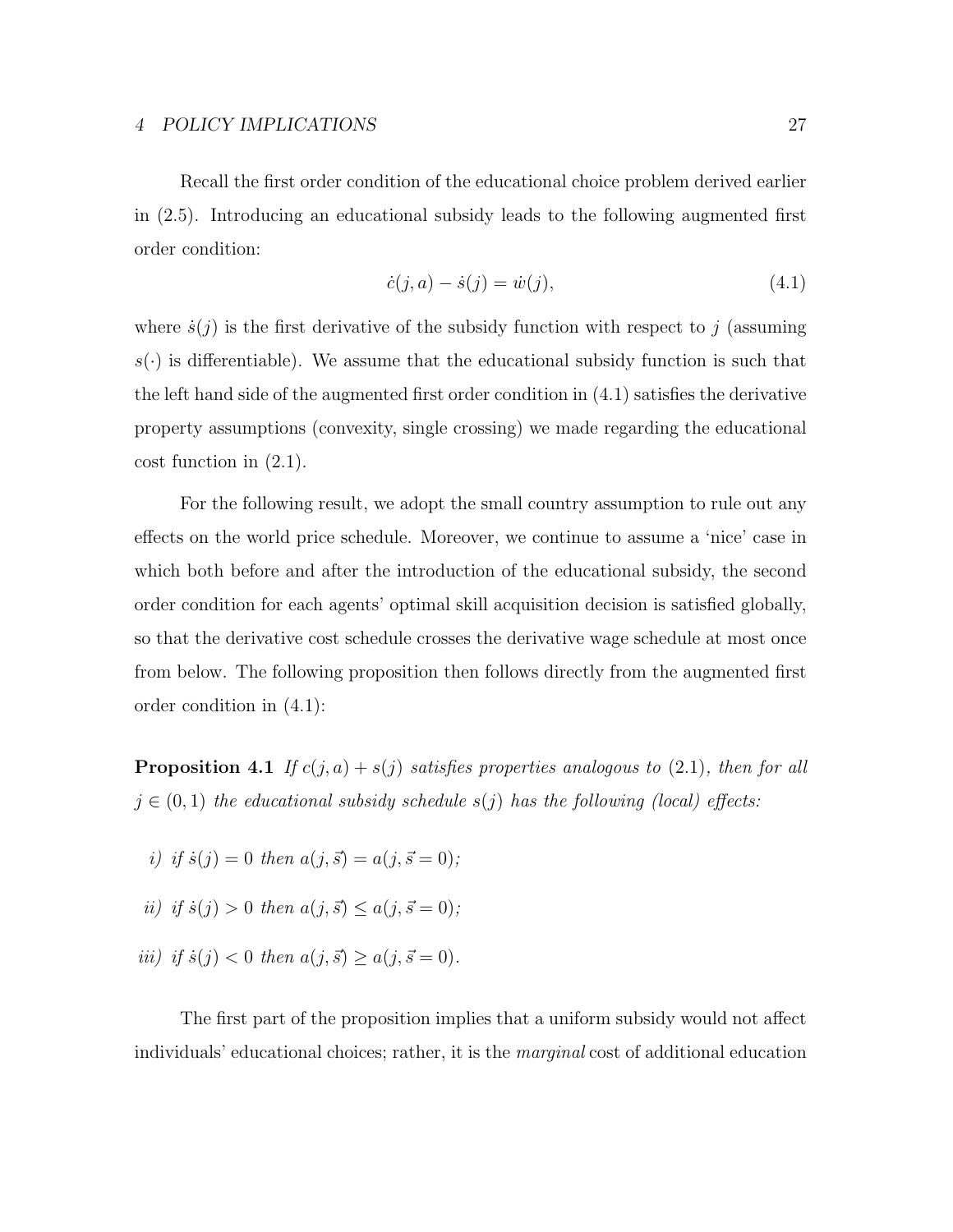that matters.<sup>26</sup> Parts *ii*) and *iii*) imply that if the subsidy scheme is uniformly progressive (regressive) – offering higher subsidies at lower (higher) education levels so that  $\dot{s} < 0$  ( $> 0$ ) across the board–then all agents would sort monotonically into higher (lower) skilled occupations. More generally, the local effect of a subsidy change on agents initially located in a particular sector  $j$  would be to induce educational upgrading (downgrading) if the net marginal cost of education is decreased (increased) by the subsidy scheme.

Now consider the following: how might the government use educational policy to soften the impact of globalization?<sup>27</sup> The negative impact of trade — at least in the example discussed earlier  $-$  is felt by middle-ability agents. If the government, perhaps in the interest of political stability that relies on a sizable middle class, wants to counteract the 'vanishing middle class' phenomenon, it has to provide an educational subsidy schedule that features a positive slope for low ability agents and a negative (or at least much flatter) slope for higher ability agents. In other words, it has to channel educational subsidies towards mid-level skill acquisition. The German educational system and the country's strong middle class can be regarded as anecdotal evidence for such an approach. In contrast, educational tax credits, which are roughly proportional to the cost of education, are regressive in the sense that they provide little to no (additional) subsidy through the secondary school level, and offer increasing subsidies thereafter.<sup>28</sup>

Notice that targeted education subsidies toward middle class workers effectively constitute a production subsidy to import-competing sectors. From an efficiency

<sup>&</sup>lt;sup>26</sup>This finding is little surprise as a uniform subsidy to agents in all sectors simply cancels the poll tax (given full employment and positive education subsidies for all sectors  $j \in [0, 1]$ ).

 $27$ This is not to say that we advocate such an objective from an efficiency point of view; rather, we simply explore the possibility as one that seems consistent with many politicians' stated goals.

<sup>&</sup>lt;sup>28</sup>Although per-annum education credits are generally capped (making the effective subsidy uniform for sufficiently high tuition levels in a given year), the lifetime educational tax credit is clearly proportional to years of schooling, and thus (generally) increasing with skill acquisition.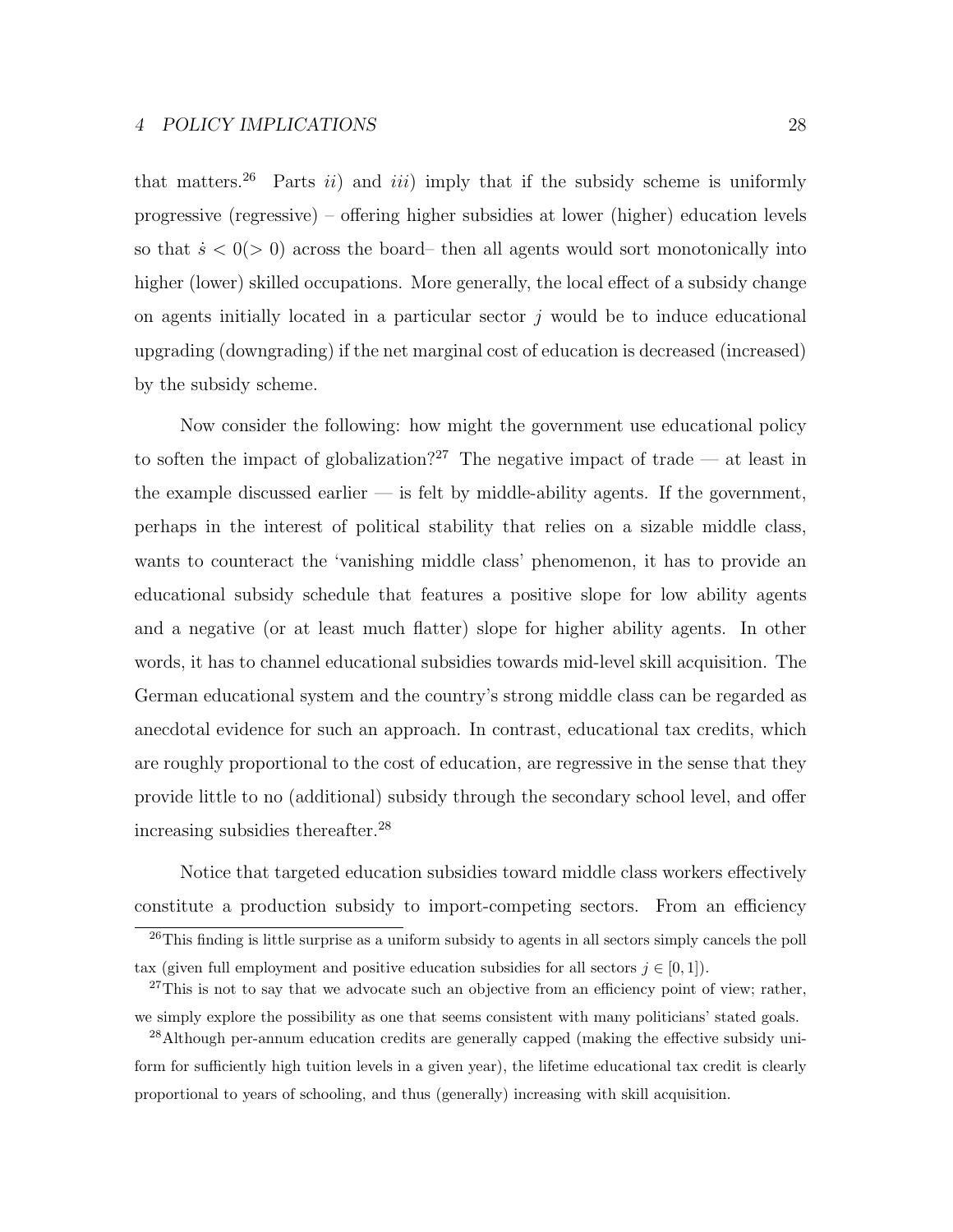point of view, such a policy is clearly counter-productive, as redistribution could be more efficiently achieved through more direct means. If, however, the country is large enough to influence the world market price schedule, then targeted middle class education subsidies would also improve the terms-of-trade and thereby shift part of the efficiency cost of middle class education subsidies onto foreign competitors. That said, a favorable shift in the terms-of-trade can be more efficiently achieved by trade policy than through educational subsidies, as we discuss in the next sub-section.

### 4.2 Trade Policy

We offer a brief positive analysis of how trade policy influences educational choices, before turning to the normative question of optimal instrument choice. Let us initially adopt the small country assumption and define the specific tariff/export subsidy for good j by  $t(j)$ , so that the net domestic price/wage is now given by  $w<sup>d</sup>(j) \equiv w(j) +$  $t(j)$ , where  $w(j)$  denotes the world price of good/task j.

On the supply side, the effect of a specific tariff (export subsidy) on human capital decisions is virtually identical to that of an educational subsidy. This is readily apparent from the augmented first order condition of the individuals' educational decision, which now takes the form:

$$
\dot{c}(j, a) = \dot{w}(j) + \dot{t}(j),
$$

where  $\dot{t}(j)$  is the derivative of the trade tax/subsidy schedule with respect to j, and we assume that  $c(j, a) - t(j)$  satisfies properties analogous to (2.1). As with the education subsidy, a uniform trade tax schedule across all tasks will have no effect on agents' human capital decisions.<sup>29</sup> If the trade tax/subsidy schedule exhibits positive or negative slope, on the other hand, then it affects the individuals' skill acquisition

 $^{29}$ An ad-valorem tax/subsidy schedule would have an effect, of course, as its specific equivalent would imply a higher net wage derivative schedule for more skilled (higher wage) sectors.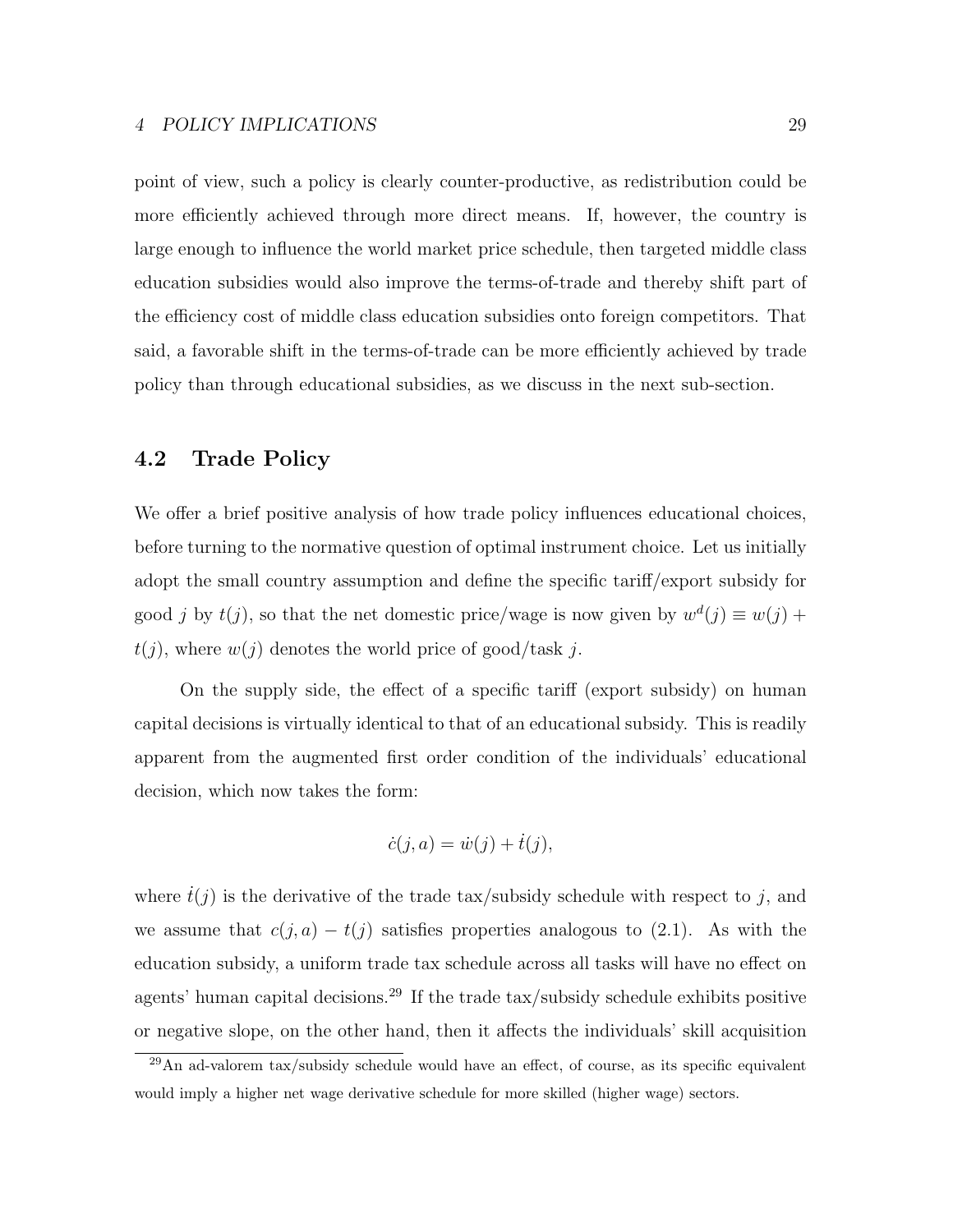decision: a positive (negative) slope induces individuals to choose a higher (lower) type of education.<sup>30</sup>

Now let us suppose that a policymaker seeks to mitigate the impact of globalization on the middle class by using tariffs. To be consistent with commonly observed policy measures and WTO rules, we consider the effect of imposing tariffs only on imported goods, without introducing trade policy on the export side. In particular, we consider import tariffs that are chosen in such a way as to 'close the lens' between the autarkic and the free trade wage schedules, as is shown in panel A of Figure 4.2. Clearly, these tariffs also affect the derivative wage schedule. Jumps occur at the thresholds  $j^*$  and  $j^{**}$ , that separate exported from imported intermediates, as depicted in Panel B of Figure 4.2. These discontinuities in the derivative wage schedule induce two 'empty' regions, as agents on the left side of those regions sort down and those on the right side sort up.<sup>31</sup> These 'empty' sectors have no domestic employment, and are thus Ricardian-like regions in which the Foreign country would be the sole producer worldwide, in line with the Dornbusch, Fischer, and Samuelson (1977) framework. Substantial levels of tariff protection could thus have the (unintended) consequence of dismantling some previously export-competing industries just below and above the lower and upper discontinuities.

It is clear that import protection will shelter the middle class from global competition in mid-range sectors, and may thus serve a policymaker's goal of influencing human capital decisions and the pattern of employment in the desired way. At the same time, however, tariffs also impose demand-side distortions that targeted edu-

<sup>&</sup>lt;sup>30</sup>Given the immediate parallel with the case of an educational subsidy (which subtracts  $\dot{s}(j)$  from the left hand side of the agents' first order condition rather than adding  $t(j)$  to the right hand side), we omit restating the results as a formal proposition. Simply note that the trade tax/subsidy result can be read directly from Proposition 4.1 replacing  $s(i)$  with  $t(i)$ .

 $31$ The extent to which this happens clearly depends on the height of the jumps which is determined by the tariff schedule.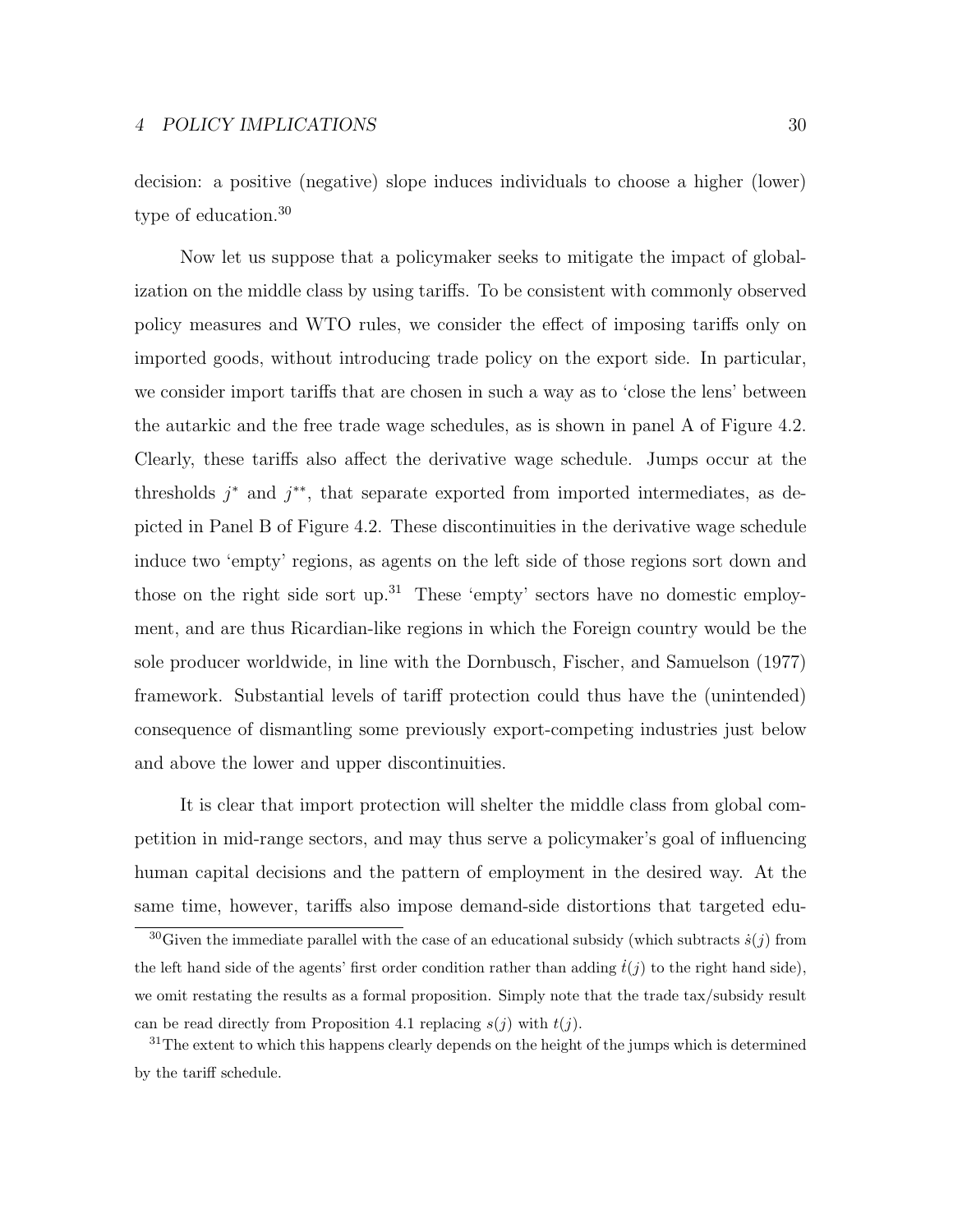

Figure 10: Effects of an import tariff

cational subsidies would not.<sup>32</sup> If the country is large, this demand-side distortion will improve the terms-of-trade (by decreasing world relative demand for mid-range goods), whereas for a small country, any demand-side distortion constitutes a pure

<sup>&</sup>lt;sup>32</sup>The exception is the case of Leontief final good production, which entails no distortion. However, this is clearly a special case and unique to the Leontief functional form assumption.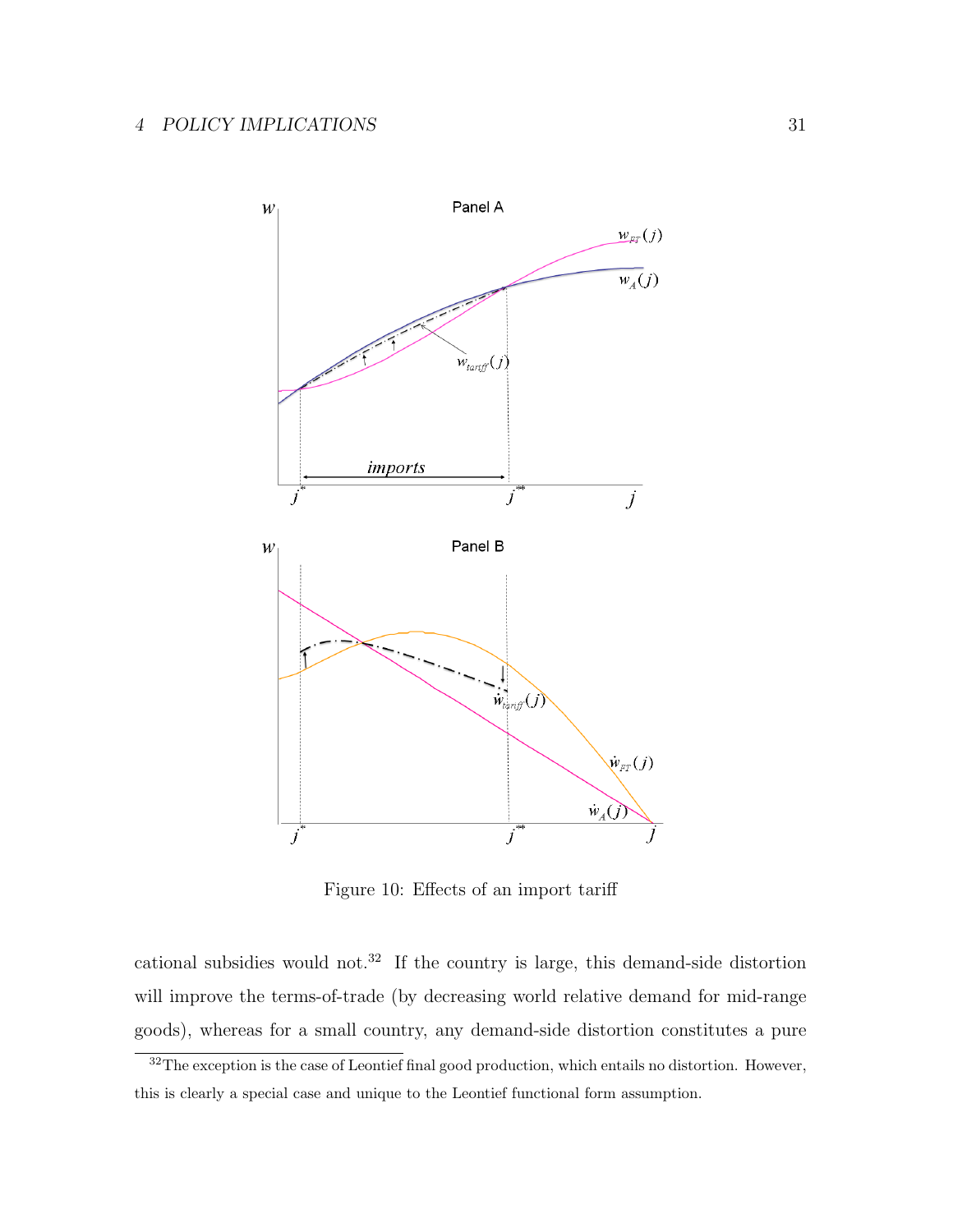efficiency loss.

### 4.3 Instrument Choice

Moving to a normative comparison of different policy instruments, it is clear that the first best policy instrument depends on the government's underlying objective. If the government wants to shift the distribution of income, then of course lump sum taxes are the first best policy choice; if instead the goal is to shift the distribution of human capital, then educational subsidies (or taxes) are most efficient; and if the government simply seeks to manipulate the terms of trade, then of course trade policy remains the best means to achieve that end. Summarizing another way, education subsidies constitute a first best policy for shifting the distribution of human capital, a second best policy for shifting income (which is more efficiency achieved through direct redistribution and lump sum taxation), and a third best policy for manipulating world prices (which is better done via import tariffs). Trade taxes/subsidies, on the other hand, are first best for manipulating the terms of trade, second best for manipulating educational decisions (which is better achieved through education policy), and worst for shifting the distribution of income. Regrettably, political rhetoric rarely seems to square with these efficiency rankings across policy instruments.

# 5 Conclusion

In this paper we develop a model of trade and education that allows for differentiated effects of trade liberalization on skill acquisition. Agents of different ability levels selfselect into sectors by acquiring the specific education necessary to work in a particular sector, or to perform a particular task. This mapping of ability level to sectors depends on the wage or price schedule and hence on a country's openness to trade. We show how changes in the price schedule affect this mapping and lead agents to sort up and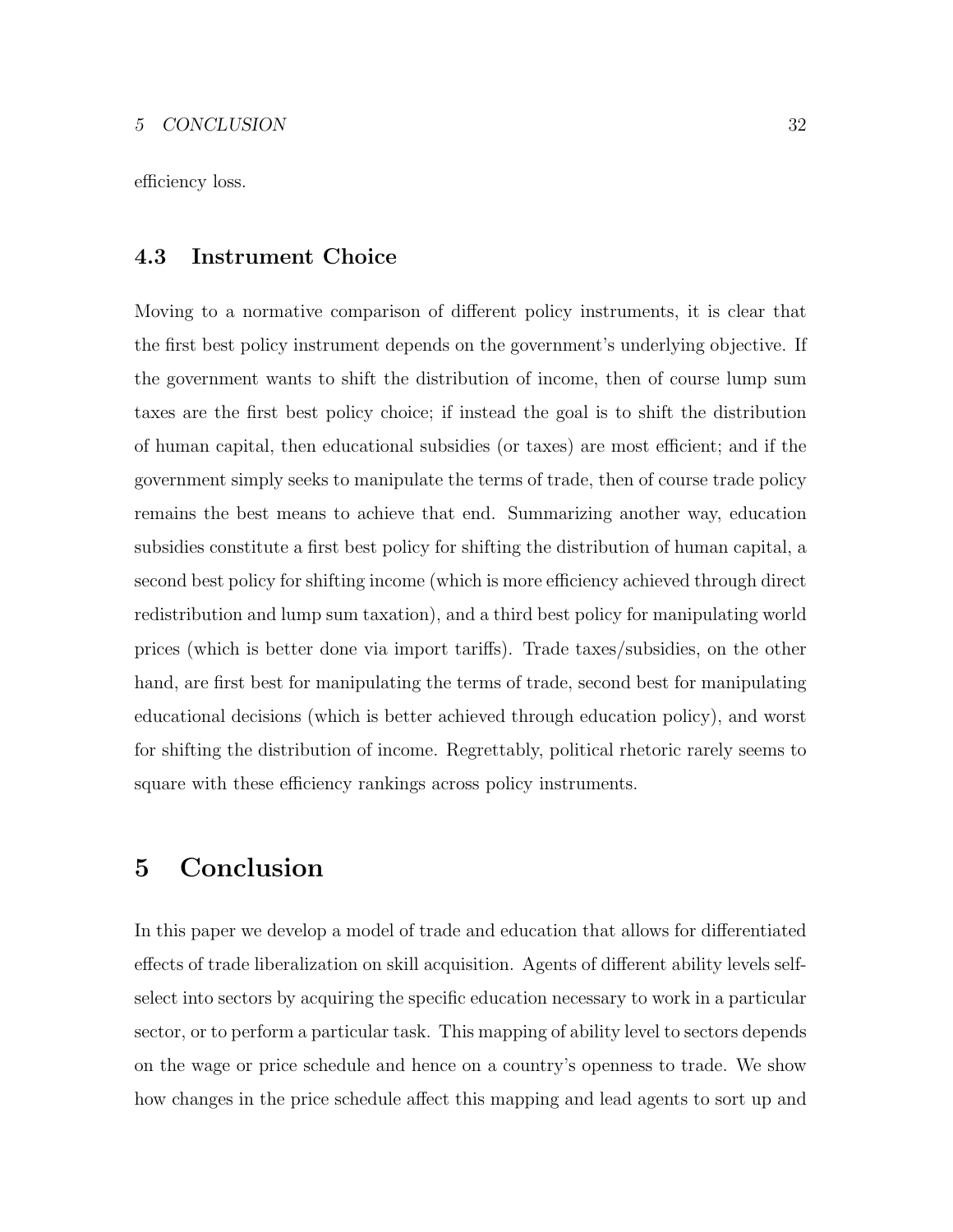#### 5 CONCLUSION 33

down simultaneously. If a country's educational cost structure is less convex than that of its trading partners, then low ability agents sort down and higher ability agents sort up, and we obtain a 'vacating of the middle' with corresponding negative welfare effects for the middle class. This result provides one possible explanation for the current public concern over the negative effects of globalization for 'average' workers.

Our framework can shed light on the potential differential impacts of strengthening educational institutions. Government subsidies to education or similar institutional improvements that decrease the cost of skill acquisition over some ranges of sectors or for certain agents would impact the distribution of human capital decisions and thus the pattern of trade and comparative advantage, aggregate social welfare, and intra-national income distribution. In more general terms, the model developed here provides a novel reason for trade. By abstracting from differences in technology or preferences, we show how differences in educational institutions endogenously give rise to comparative advantage and hence trade.

Going forward, our model provides a novel framework with which to analyze the aggregate effects of targeted educational policies at the primary, secondary, or tertiary levels. Uniform 'across the board' subsidies to education are unlikely to even the distribution of human capital within a country; perhaps highly focussed educational policies such as Brazil's are not as ill founded as some have suggested. Our model is similarly well suited to study the effects of educational migration, including the increased graduate attainment in the U.S. by foreign born students recently documented in Blanchard, Bound, and Turner (2008). Finally, In a somewhat more technical extension, one could explore systematically the nature of the interaction of technological changes with trade and education, in an effort to inform an empirical strategy for identifying the welfare effects of trade apart from technological innovation, while explicitly recognizing the endogeneity of worker's human capital decisions.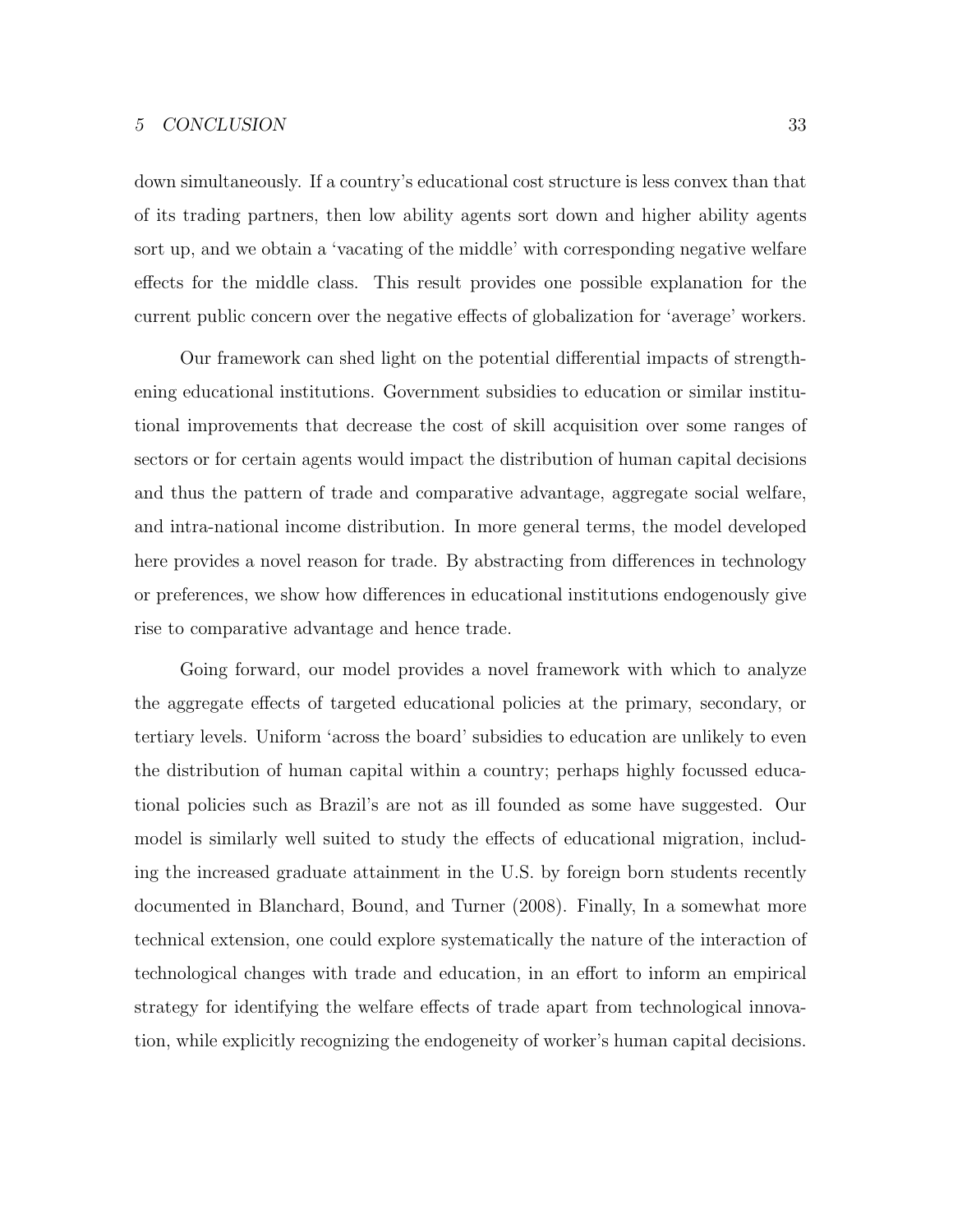### References

- Anderson, J. (2011). The specific factors continuum model, with implications for globalization and income risk. Journal of International Economics 85, 174–185.
- Antras, P., L. Garicano, and E. Rossi-Hansberg (2006). Offshoring in a knowledge economy. Quarterly Review of Economics 121 (1), 31–77.
- Autor, D. and D. Dorn (2013). The growth of low-skill service jobs and the polarization of the u.s. labor market. American Economic Review (forthcoming).
- Autor, D., L. Katz, and M. Kearney (2006). The polarization of the u.s. labor market. American Economic Review Papers and Proceedings 96 (2), 189–194.
- Autor, D., F. Levy, and R. Murnane (2003). The skill content of recent technological change: an empirical exploration. Quarterly Journal of Economics 58, 1279– 333.
- Berman, E., J. Bound, and Z. Griliches (1999). Changes in the demand for skilled labor within u.s. manufacturing: Evidence from the annual survey of manufactures. Quarterly Journal of Economics  $109(2)$ , 237–97.
- Blanchard, E., J. Bound, and S. Turner (2008). Opening (and closing) doors: Country specific shocks in u.s. doctorate education. In R. Ehrenberg and C. Kuhn (Eds.), Doctoral Education and the Faculty of the Future. Cornell University Press (forthcoming).
- Bound, J. and G. Johnson (1992). Chages in the structure of wages in the 1980s: An evaluation of alternative explanations. American Economic Review 82(3), 371–92.
- Broda, C. and J. Romalis (2009). The welfare implications of rising price dispersion. mimeo.
- Card, D. and T. Lemiuex (1996). Wage dispersion, returns to skill, and black-white wage differentials. Journal of Econometrics  $\gamma_4$ , 319 – 61.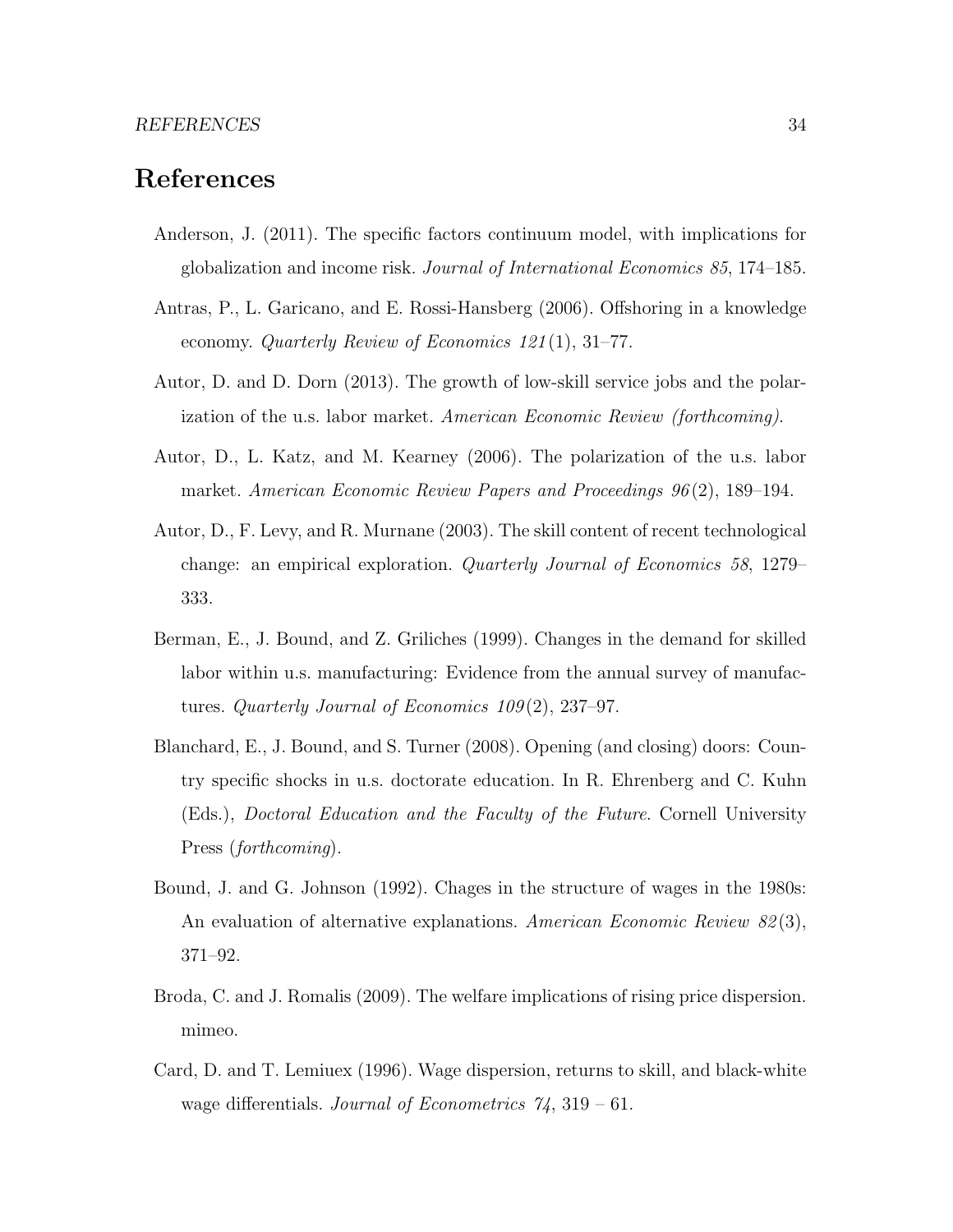- Costinot, A. and J. Vogel (2010). Matching and inequality in the world economy. Journal of Political Economy 118 (4), 747–786.
- Dornbusch, R., S. Fischer, and P. Samuelson (1977). Comparative advantage, trade, and payments in a ricardian model with a continuum of goods. American Economic Review 67(5), 823–839.
- Falvay, R., D. Greenaway, and J. Silva (2010). Trade liberalization and human capital adjustment. Journal of International Economics 82 (2), 230–239.
- Goos, M. and A. Manning (2007). Lousy and lovely jobs: The rising polarization of work in britain. Review of Economics and Statistics 89, 118–33.
- Grossman, G. and G. Maggi (2000). Diversity and trade. American Economic Re*view 90*(5), 1255–1275.
- Grossman, G. and E. Rossi-Hansberg (2008). Trading tasks: A simple theory of offshoring. American Economic Review 98 (5), 1978–1997.
- Helpman, E., O. Isthoki, and S. Redding (2010). Inequality and unemployment in a global economy. *Econometrica*  $78(4)$ , 1239–1283.
- Juhn, C., K. Murphy, and B. Pierce (1993). Wage inequality and the rise in returns to skill. Journal of Political Economy  $101(3)$ ,  $410-442$ .
- Jung, J. and J. Mercenier (2008). A simple model of offshore outsourcing, technology upgrading and welfare. Mimeo.
- Katz, L. and K. Murphy (1992). Changes in relative wages, 1963-1987: Supply and demand factors. Quarterly Journal of Economics  $107(1)$ , 35–78.
- Milgrom, P. and J. Roberts (1990). The economics of modern manufacturing: Technology, strategy, and organization. American Economic Review  $80(3)$ , 511–28.
- Mrazova, M. and J. P. Neary (2012). Selection effects with heterogeneous firms. Oxford University Mimeo.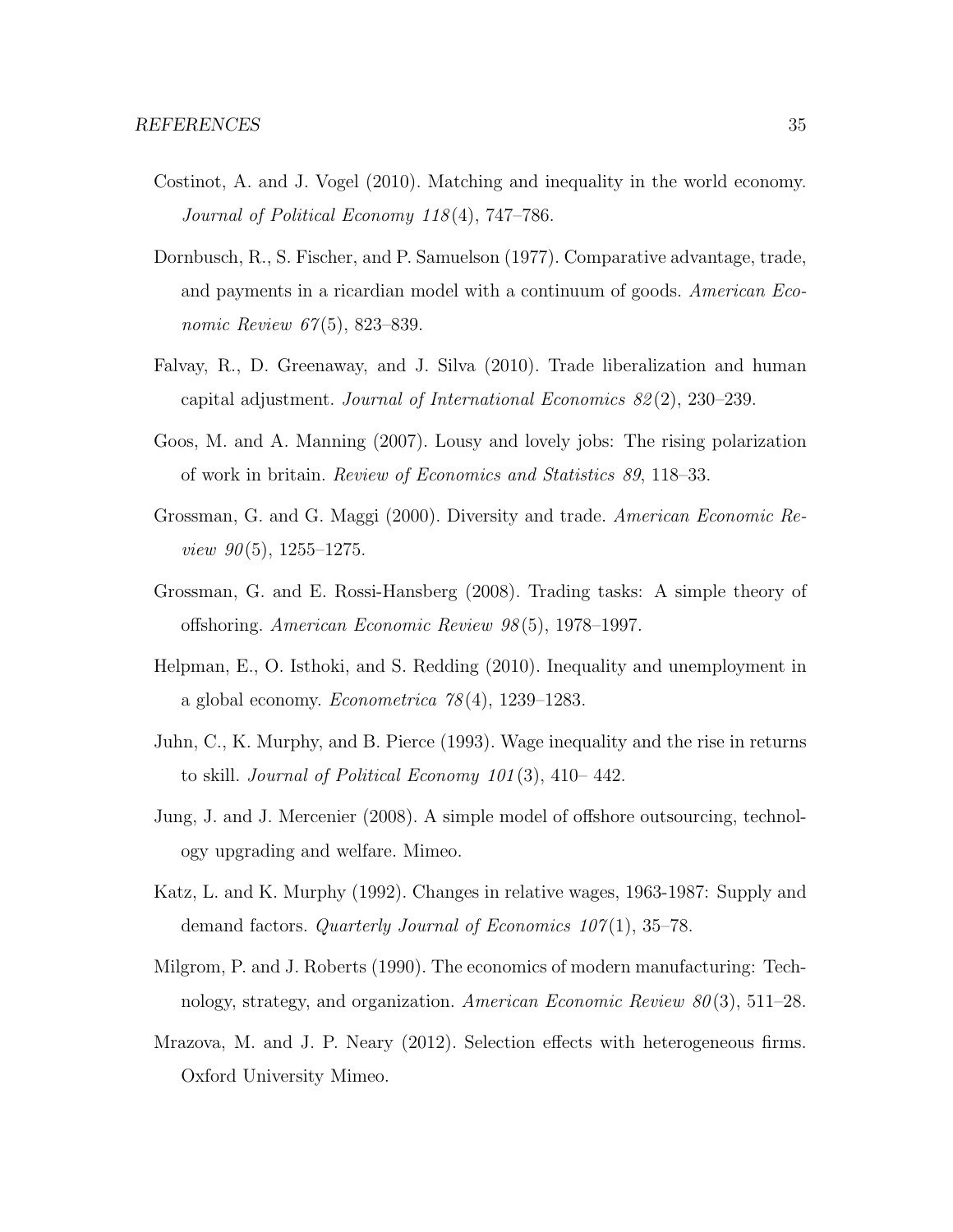- Nocke, V. and S. Yeaple (2008). An assignment theory of foreign direct investment. Review of Economic Studies 75 (2), 529–57.
- Ohnsorge, F. and D. Trefler (2007). Sorting it out: International trade with heterogeneous workers. Journal of Political Economy 115(5), 868–892.
- Pew Research Center (2012). Fewer, poorer, gloomier: A lost decade for the middle class. Technical report. August 22, 2012; www.pewsocialtrends.com.
- Ravallion, M. (2009). The developing world's bulging (but vulnerable) "middle class". World Bank Policy Research Working Paper no. 4816.
- Yeaple, S. R. (2005). A simple model of firm heterogeneity, international trade, and wages. The Journal of International Economics 65, 1–20.

# A1 Appendix

### A1.1 Proof of Lemma 2.1

1. Taking the derivative of  $a(j)$  with respect to j yields:<sup>33</sup>

$$
a'(j) = \frac{1}{h'\left(\frac{\dot{w}}{\dot{g}}\right)} \left[\frac{\ddot{w}\dot{g} - \dot{w}\ddot{g}}{\dot{g}^2}\right].
$$
 (A1.1)

Substituting from the first order condition in (2.5):

$$
a'(j) = \frac{1}{h'\left(\frac{\dot{w}}{\dot{g}}\right)} \left[\frac{\ddot{w}\dot{g} - h(a)\dot{g}\ddot{g}}{\dot{g}^2}\right].
$$
 (A1.2)

Then, from the definition of the cost function:

$$
a'(j) = \frac{1}{h'\left(\frac{\dot{w}}{\dot{g}}\right)} \left[\frac{\dot{g}(\ddot{w} - \ddot{c})}{\dot{g}^2}\right] \ge 0,
$$
\n(A1.3)

using the second order condition  $(\ddot{c} \geq \ddot{w})$  and the assumptions on the cost function in (2.1), which imply that  $\dot{g} > 0$  and  $h'(x) < 0$  iff  $x > 0$ . By assumption,

<sup>&</sup>lt;sup>33</sup>An alternate proof may be derived by taking the total derivative of the first order condition in  $(2.5)$ , with respect to j and a, rearranging, then noting that under the second order condition (that  $\ddot{w}(j) \le \ddot{c}(j), a'(j) \ge 0$  if and only if  $\frac{\partial c(j,a)}{\partial j \partial a} < 0$  (i.e. if a and j are sub modular in  $c(\cdot)$ ), as assumed.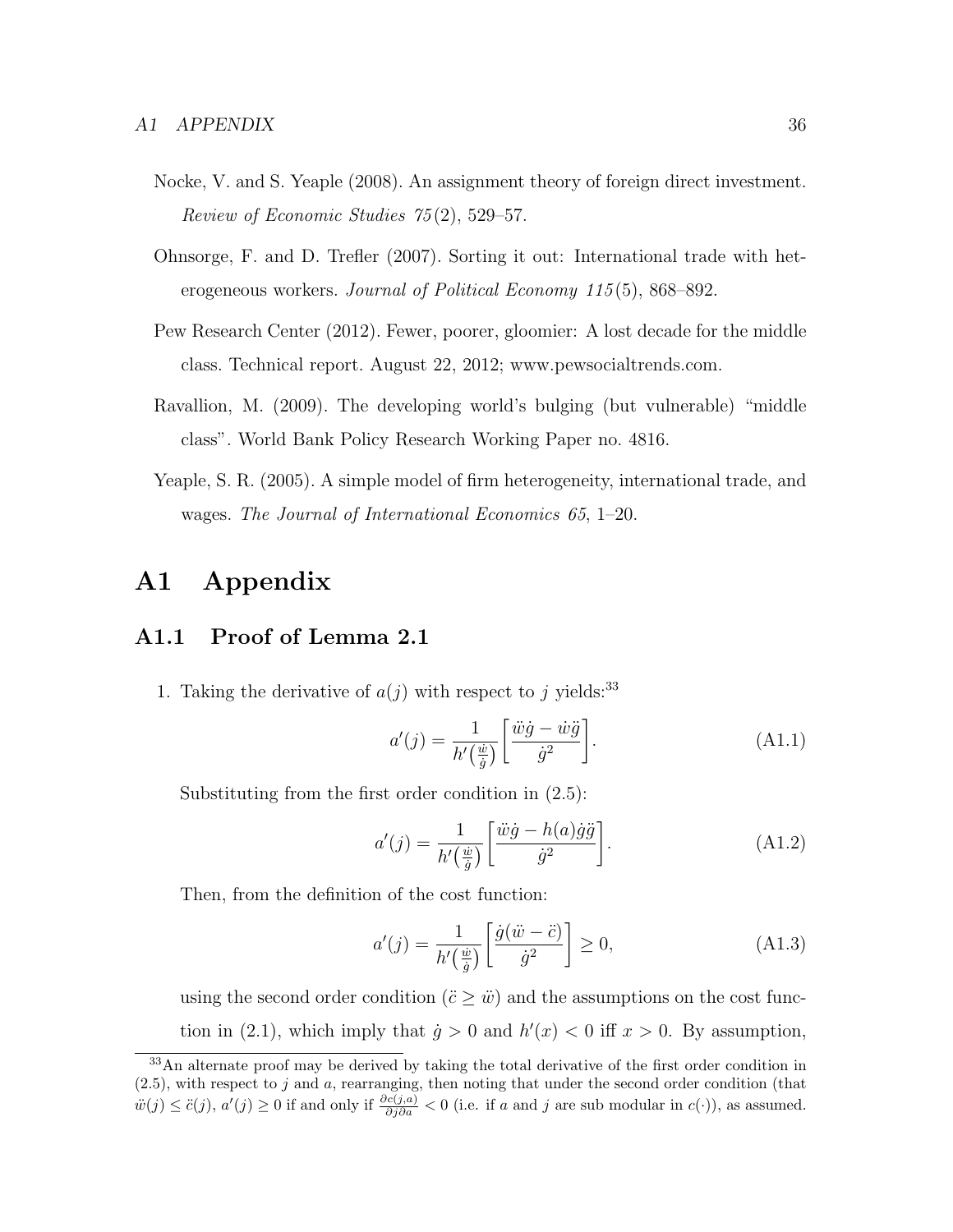#### A1 APPENDIX 37

 $\dot{w} \geq 0 \forall j$ , so

$$
a'(j) = \underbrace{\frac{1}{h'(\frac{\dot{w}}{g})} \left[ \frac{\dot{g}(\ddot{w} - \ddot{c})}{\dot{g}^2} \right]}_{(-)} > 0 \iff \ddot{c} > \ddot{w}.\diamond
$$
 (A1.4)

2. From the definition of  $a(j)$ :

$$
a(j) = h^{-1}\left(\frac{\dot{w}}{\dot{g}}\right). \tag{A1.5}
$$

Both  $g(\cdot)$  and  $h(\cdot)$  are twice continuously differentiable and invertible by assumption. Thus,  $a(j)$  is continuous in j if  $\dot{w}(j)$  is continuous (i.e.  $w(j) \in C^1$ ). Moreover,  $a(j)$  is continuously differentiable in j if  $\ddot{w}(j)$  is continuous (i.e.  $w(j) \in C^2$ ).

3. From part (1) above:

$$
a'(j) = \frac{1}{h'\left(\frac{\dot{w}}{\dot{g}}\right)} \left[\frac{\ddot{w}\dot{g} - \dot{w}\ddot{g}}{\dot{g}^2}\right].
$$
 (A1.6)

Again from our earlier assumptions,  $h'(\cdot)$ ,  $\dot{g}$ , and  $\ddot{g}$  are finite, and  $\dot{g} > 0$ . Thus,  $a'(j) < \infty$  if and only if  $\ddot{w}\dot{g} - \dot{w}\ddot{g} < \infty$ . A sufficient condition is  $w(j) \in C^2$ , as stated in the lemma.

### A1.2 GE Example Extension: Limited Diversification

In the baseline example, every task is carried out in both countries in equilibrium; that is, even under free trade, the production of intermediates remains fully diversified across the entire range of occupations. This needn't hold in general. We now present a modified case where trade induces one trading partner to stop production of a particular subset of intermediates, a phenomenon that is certainly relevant in reality, where for example certain inputs can be sourced locally only at very high cost. Suppose the educational costs take the following (slightly modified) form

$$
c[j, a] = \frac{1}{a} * \frac{j^2}{2}
$$
 (A1.7)

$$
c^*[j, a] = \frac{1}{a} * \frac{2j^3}{3} \tag{A1.8}
$$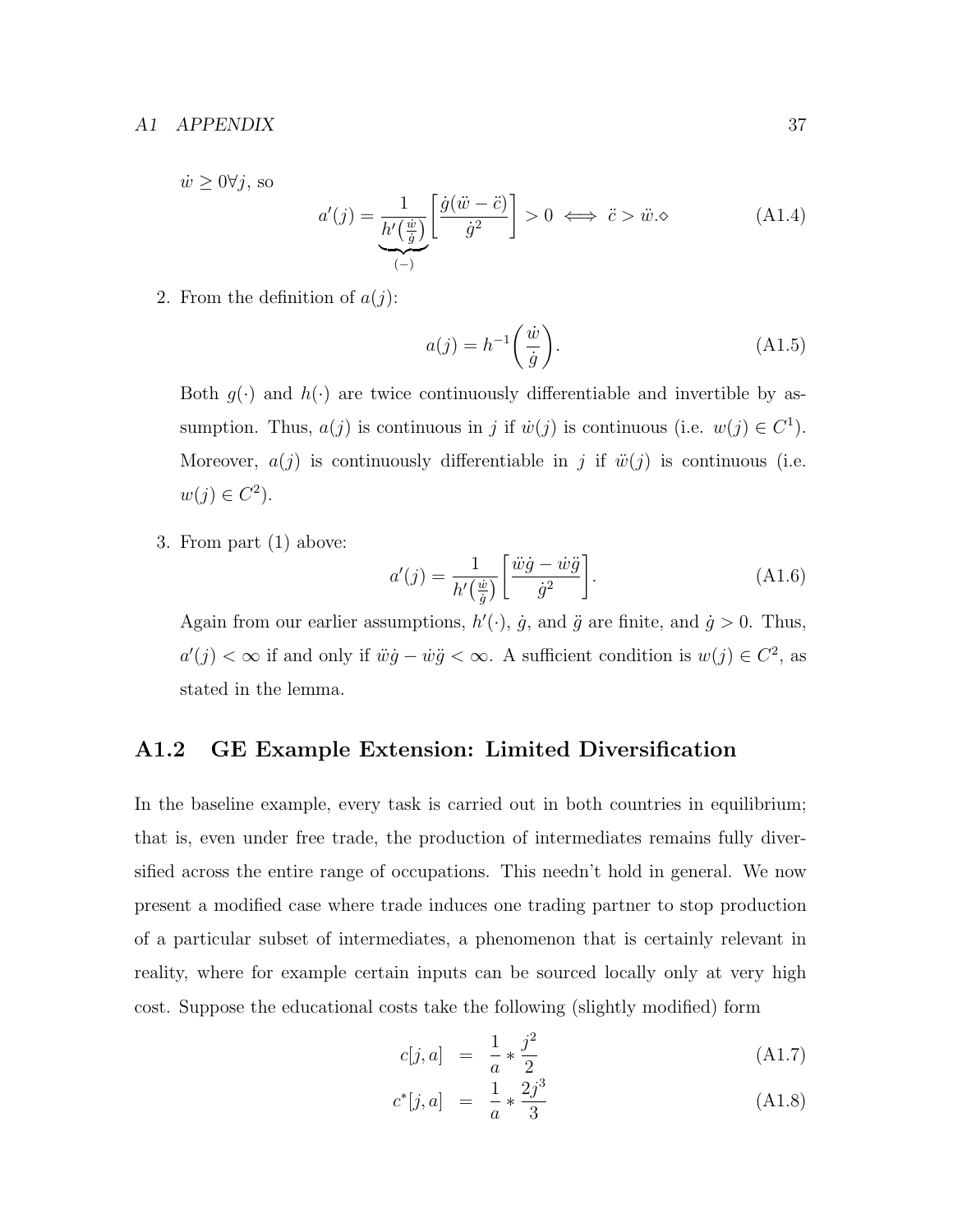and assume the same production technology for the final good as before. We can solve for the autarky and free trade equilibrium wage schedules:

$$
\dot{w}_A = 1, \tag{A1.9}
$$

$$
\dot{w}_A^* = 2j,\tag{A1.10}
$$

$$
\dot{w}_{FT} = \begin{cases} \frac{j+2j^2}{2j} & j < \frac{1}{4}(1+\sqrt{5})\\ \frac{j}{2j-1} & j \ge \frac{1}{4}(1+\sqrt{5}) \end{cases}
$$
(A1.11)

These are graphically depicted in Figure 11. Note that the free trade equilibrium slope of the wage schedule (sandwiched between the autarky schedules) consists of two parts: up to  $j=\frac{1}{4}$  $\frac{1}{4}(1+\sqrt{5}) \equiv \overline{j}$  both countries produce each task, whereas above only the home country does. This is because at the upper bound  $(j = 1)$  the marginal costs of education for the most able agents in both countries differ: the domestic agent with  $a = 1$  only has half as high a marginal cost as the foreign agent,  $a^* = 1$ . Hence in equilibrium, the most able foreign agent does not find it worthwhile to acquire the sophisticated skills necessary to carry out the most sophisticated task. Instead she chooses  $\bar{j} < 1.^{34}$ 

As before, graphing the ability-to-task mappings under autarky and free trade in Figure 12 indicates how trade liberalization affects the skill acquisition decisions: to the left of the intersection agents at home sort down, whereas higher ability agents sort up and acquire more sophisticated skills, and the opposite happens in the foreign country. Thus the result that domestic agents vacate the middle obtains here as well.

Finally, comparing the wage change and the change in the cost of education gives the welfare effects depicted in Figure 13. Again we see that the middle ability agents at home lose out whereas agents at the bottom and top benefit from trade,

<sup>&</sup>lt;sup>34</sup>We find this threshold by using the boundary condition  $\dot{c}(a = 1, j = 1) = \dot{w}$  to determine the constant of integration of the w-dot schedule that equates home supply to world demand. Since 'smooth pasting' of the wage schedules for the upper and lower ranges implies the same derivative at the threshold, we find the threshold by plugging  $a^* = 1$  into the 'only home production' schedule already determined. 'Smooth pasting' then pins down the constant of integration of the schedule to the left where both countries produce.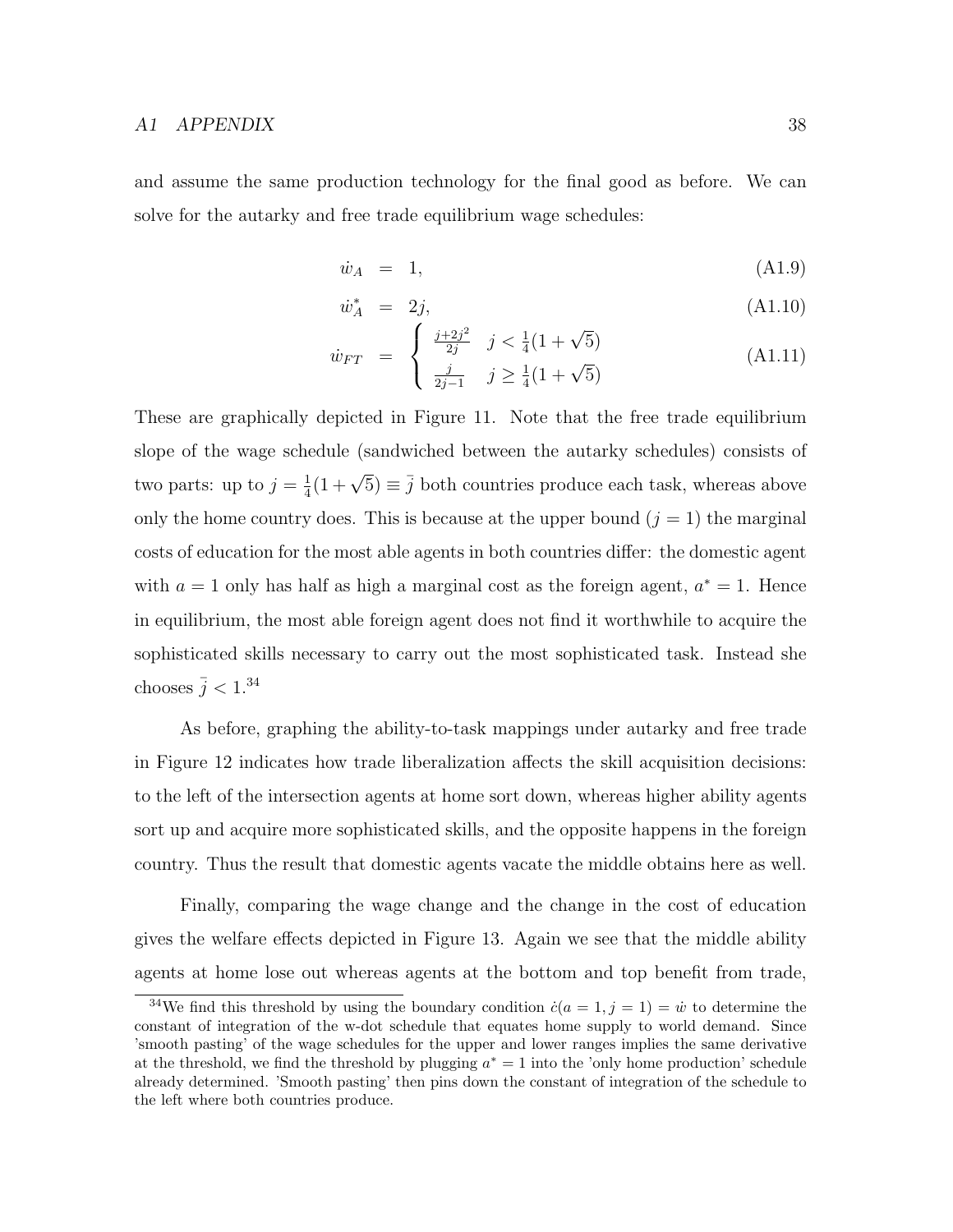

Figure 11: Wage schedules under autarky and free trade.



Figure 12: Ability-sector mappings under autarky and free trade.